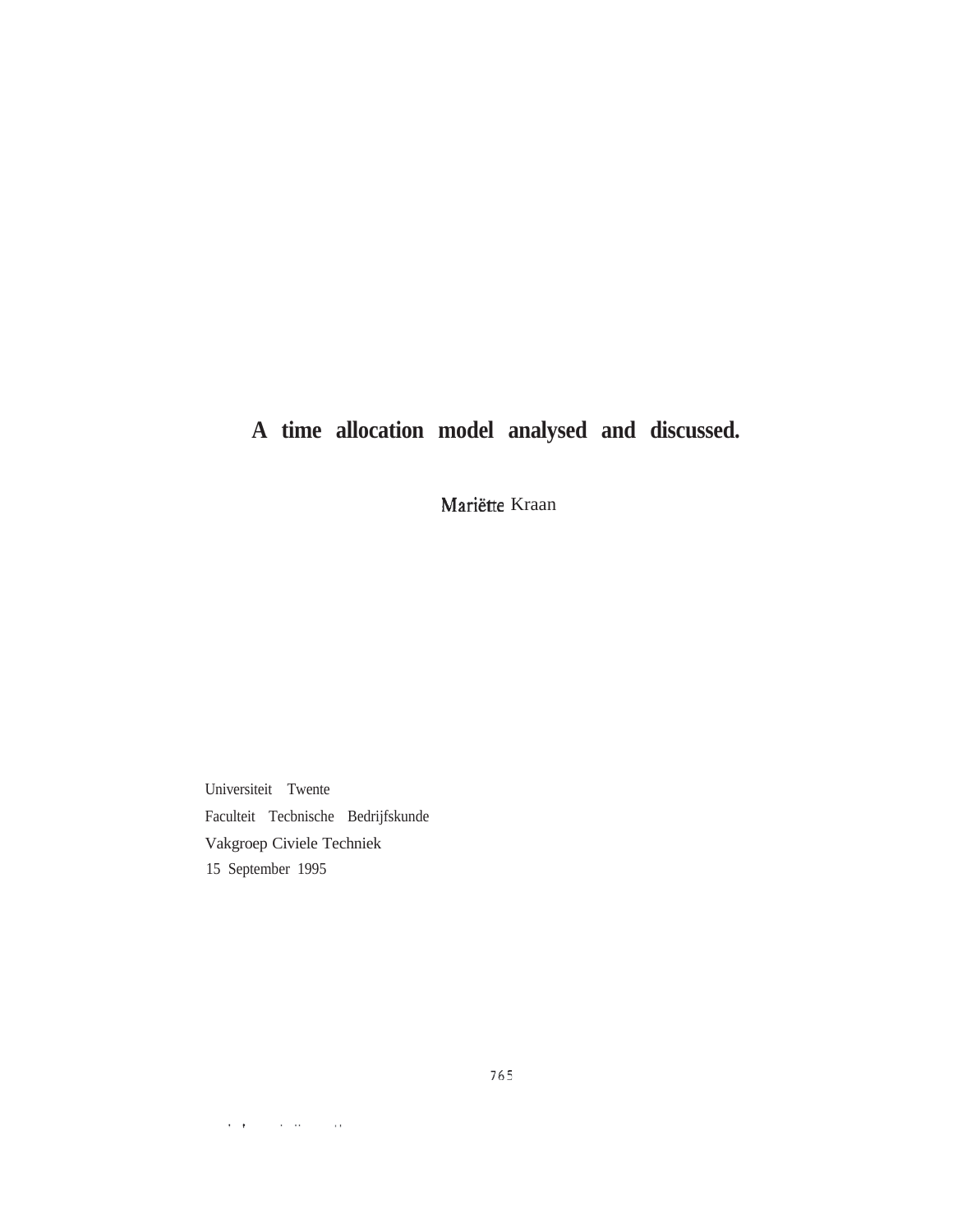# **CONTENTS**

| 3 Functional Form . $\ldots$ . $\ldots$ . $\ldots$ . $\ldots$ . $\ldots$ . $\ldots$ . $\ldots$ 7 |  |
|--------------------------------------------------------------------------------------------------|--|
|                                                                                                  |  |
|                                                                                                  |  |
|                                                                                                  |  |
|                                                                                                  |  |
|                                                                                                  |  |

 $\mathcal{L}(\mathbf{x})$  , and  $\mathcal{L}(\mathbf{x})$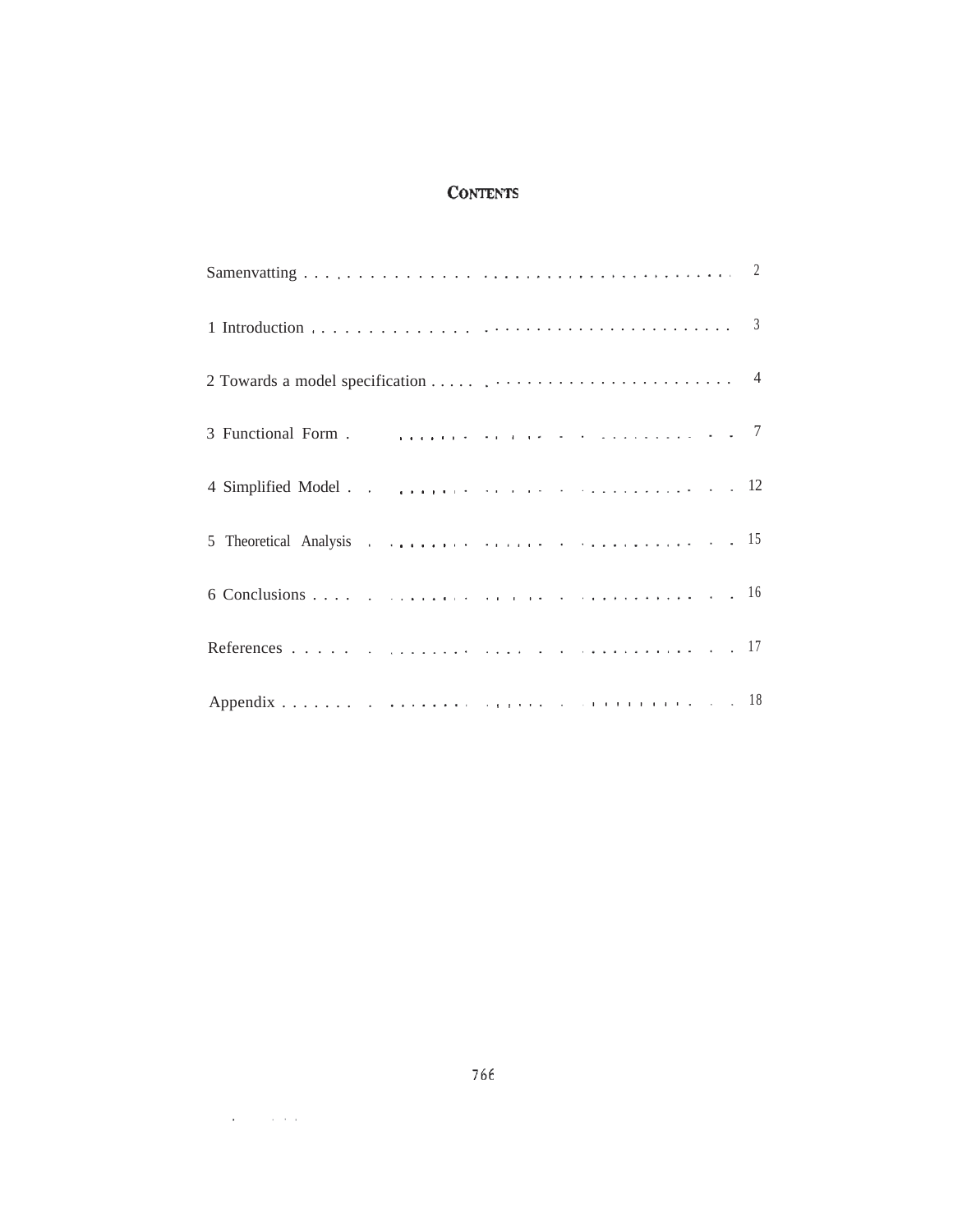# **Samenvatting**

#### Analyse en discussie van een model voor de verdeling van tijd.

Deze paper ontwikkelt en bediscussieerd een model voor de allocatie van tijd aan binnenshuis en buitenshuis activiteiten, inclusief het gegenereerde verkeer. Het model gebruikt nuts maximalisatie technieken, waarbij het nut afhangt van het type, de duur locatie en frequentie van de activiteiten. De complexiteit van het ontwikkelde model en problemen rond de parameterschatting hebben geleid tot een simplificatie van het model. Dit versimpelde model beschouwd slechts één activiteiten-categorie en de afhankelijkheid van de afstand is afgezwakt. We beschouwen twee manieren om de nutsfunctie te definiëren en deze worden met elkaar vergeleken. Voor beide model technieken onderzoeken we de gevolgen van verandering van exogene variabelen. Bijvoorbeeld door het totale tijdbudget te verhogen als gevolg van kortere werkweken. Ook de invloed van een grotere gemiddelde snelheid wordt onderzocht. Tot slot wordt de bruikbaarheid van beide versimpelde modeltechnieken besproken.

## Summary

 $\cdot$   $\cdot$ 

 $\mathcal{A}=\mathcal{A}$  .

# *A time allocation model and discussed.*

This paper develops and analyses a model for time allocation on in-home and out-ofhome activities, including the generated travel. The model uses utility maximisation approach, where the utility depends on activity type, duration, location and frequency of the activity. The complexity of the model and problems with parameter estimation lead to the use of a simplified version of the model. This simplification incorporates one class of out-of-home activity types and the dependency on the location is somewhat weakened. We consider two approaches of defining the utility function, which will be compared. For both model approaches the impact of changes in exogenous variables is analysed. The comparison is made how both models show what happens with the amount of generated travel if the total time budget increases, for example by working less hours. But also the consequences of an increase in average travel speed is analysed. A discussion about the usefulness of this model completes the paper.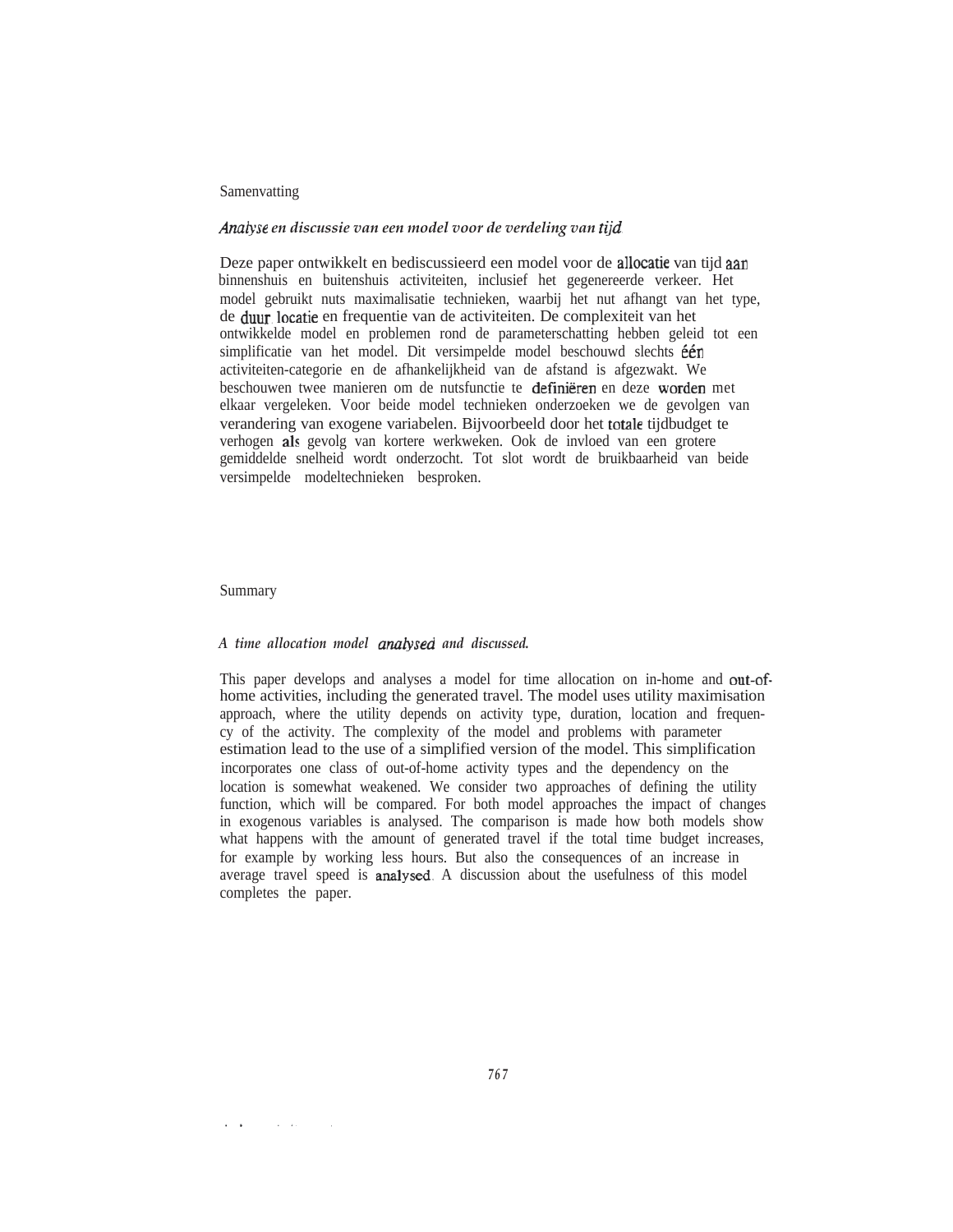# **1 Introduction**

 $\ddot{\phantom{a}}$ 

and a state

The past decades mobility has grown considerably. Apart from increasing travel distances also the number of trips and travel time has increased (see e.g. Gommers and Krikken, 1992). The question then arises whether this growth will continue or whether there will be some limits to it. And if mobility growth is limited, the question is at what level the limits occur and when they occur. To search for these limits a model is developed which allocates time to various activities, out-of-home as well as in-home and to the generated travel.

This paper develops a theoretical framework and gives a model structure (see also earlier papers of author: Kraan, 1994 or 1995). The theory presented here is based on the theory of allocation of time (Becker, 1965; Winston, 1987) combined with aspects of the theory of flexible budgets (Golob et al, 1981; Downes and Emmerson, 1985). Time as well as money will be allocated to various activities and goods, including travel. The allocation is based on utility maximisation, where the utility depends on characteristics of outdoor activities, like priority, duration, location and frequency, the effort of travel, the amount of time spent at home and money spent on consumption goods.

Due to the complexity of this model a simplified version is developed, with only one activity type and with fixed unit travel distance. This simplification will help to understand the relationships within the theory. Two modelling approaches, namely with an additive utility function and with a multiplicative utility function, are analysed and compared. For both models we analyse the impact of changes in exogenous variables, such as total time budget, travel speed and unit distance.

Finally we draw some conclusions, based on these analyses and discuss the usefulness of both model approaches. Furthermore, we give some recommendations for further research, mainly concerned with extensions of the model and parameter estimation.

The contents of this paper is as follows: section 2 describes the assumptions made for developing the model, section 3 gives the complex version of the model, section 4 develops a simplified version, section 5 analyses and compares both simplified model approaches and section 6 gives conclusions and recommendations for further research.

 $\sim$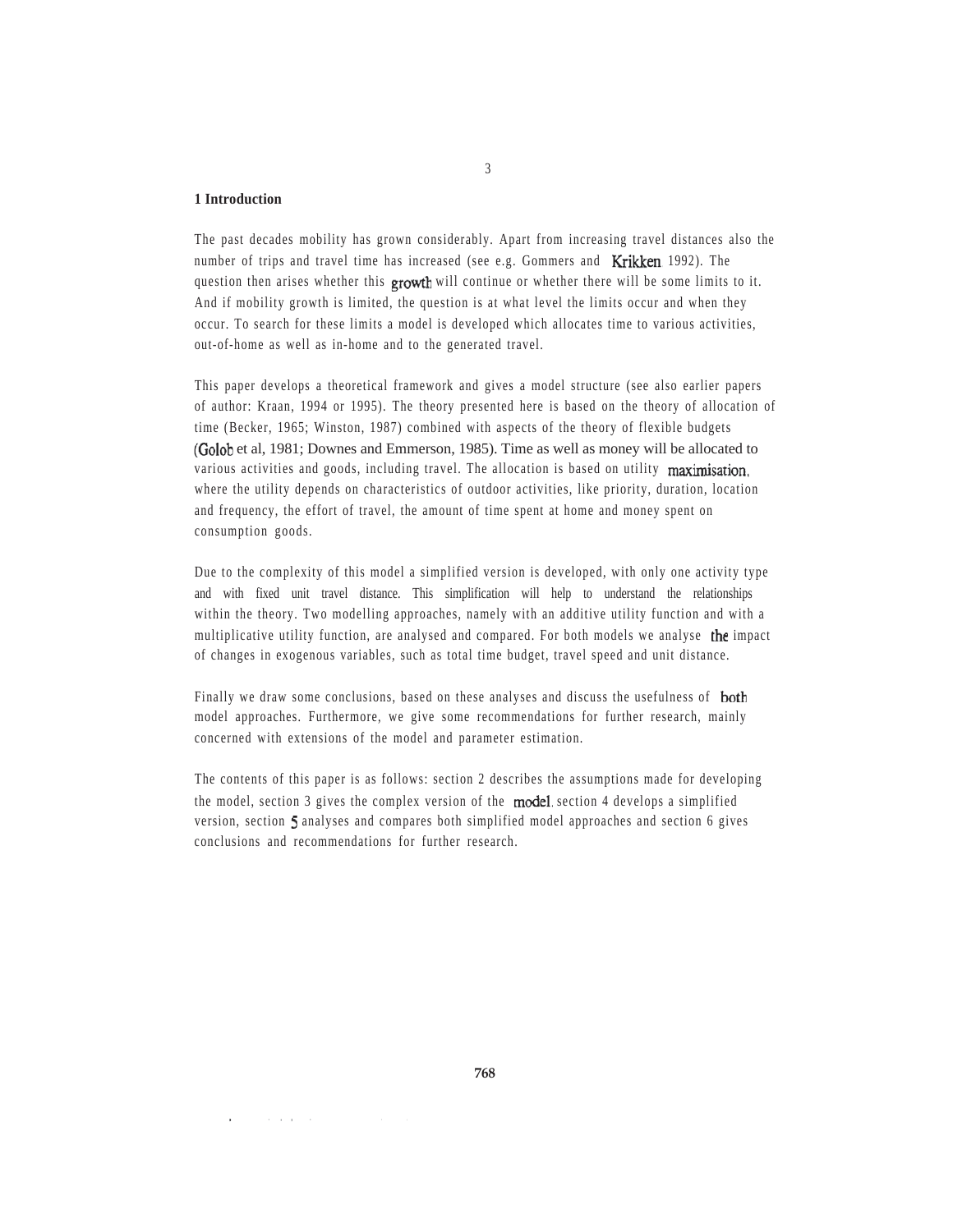#### **2 Towards a model specification**

In this section the assumptions are discussed for the time allocation model. We can make some assumptions on people's behaviour towards activities and travel, necessary for the model specification. First of all, people make decisions on different time horizons; long, medium and short term decisions. In the long term people choose for instance their dwelling location, workplace and employment. Decisions for a medium term can be choices for car ownership, buying a public transport season ticket, club's membership and thus paying a contribution fee. Choices on a short term are made on a daily or weekly basis, like whether or not to go shopping, visiting friends or relatives, going out (to a pub, the cinema, theatre etc.). Since the scope of the model is to aim at long term decisions of how people would divide their time between the various activities, all these decisions are modelled at once, without the distinction between the different time horizons.

People have limited amounts of time and money available. These time and money budgets are given by the employment status (working full time, part time or unemployed) and income. Also the amount of sleep (which differs strongly between children, adults, and elderly people for example) affects the time budget. Within these time and money budgets the total activity pattern has to be scheduled. The key question is how these available time and money is divided over the activities. Activity patterns depend on people's life style. This in turn is dependent on various characteristics, such as gender, age, education level, employment and life cycle stage. Different life styles lead in general to different activity patterns. So the allocation of time and money will also be different for various population groups. The population can be divided into "homogeneous" groups, based on their time and money budgets. On the one extreme we distinguish people with a lot of time but few money, like the unemployed, and on the other extreme people with a lot of money but very few time, like the double income households, where both adults have a full time job. And of course a lot of population groups fall in between these two extremes. We assume that people with comparable budgets and background variables show comparable activity patterns, at least regarding the total time allocated on activities.

Behaviour varies more between individuals than between households. The behaviour of the household members is very divers, because within a household the members have different time budgets. So for this reason the model is concerned with individual behaviour. Of course the type of household an individual belongs to is important for his or her behaviour. When examining individuals, for instance housewives, there is a big difference in behaviour dependent on the household characteristics, for example whether there are little children in the household or not. So the household type, or life cycle stage is a very important characteristic in defining population groups.

4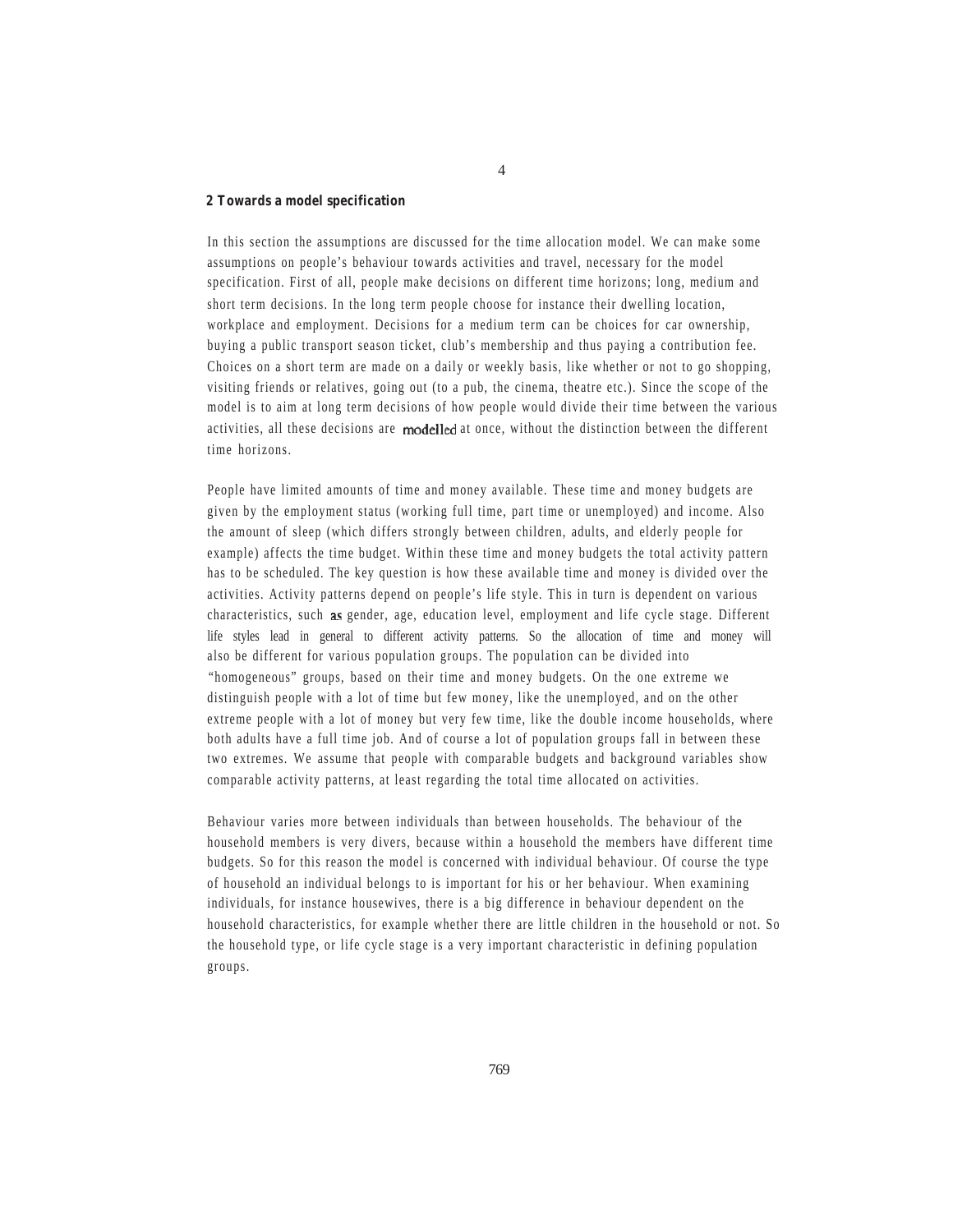Activities can be undertaken at home or out of home, such that a trip needs to be made. Travel is a demand, derived from activities. The need to perform an activity on a specified location generates travel. For activities with a high priority people do not mind to travel that much, because they have an urgency to get at the desired location. For low priority activities people might reconsider their trip, whether they do want to go that far or whether they want to go at all. So travel choices do depend on the preferences of activities. This can be interpreted as travel creating some kind of satisfaction, because it gets people to the desired location, to perform an activity.

In economic theory this satisfaction is called utility. So the scheduling of activities can **be** described by micro-economic theories of utility maximisation. This assumes rational behaviour of people. Of course in reality people do not always behave rational, but the outcome of their behaviour can be described by this rationality. The model presented here is based on microeconomic theory of consumer behaviour.

All activities performed yield a certain amount of utility. The utility obtained by **performing** an activity depends not only on the type of activity, but also on the duration, the location and the frequency with which the activity is undertaken. Total utility is a function of the utility of each activity, the disutility of travel and the utility of goods purchased. Individuals maximise the utility of their total activity pattern under time and money budget constraints.

Activities can be compulsory or discretionary. In our theory activities are placed into three categories: the obligatory activities (labour, study or school attendance), maintenance activities (household tasks, like shopping, or private business) and leisure activities (social and recreation, e.g. sports, visiting friends or relatives, or going out). The reason for this categorisation is given by the characteristics of these activities. For compulsory activities there is no choice in whether or not to perform the activity in the short run and sometimes the duration and frequency are fixed (e.g. labour; if one has a job for eight hours a day, one has no choice in whether to go to work and for how long). Only in the long run one might consider it a choice. One can decide to change the working condition, like working less hours. The same yields for the distance. Long term choices concerning the distance for obligatory activities can be interpreted as moving house or changing job, and thus the distance to the workplace. In case of optional activities it is more obvious that one has a choice in frequency, duration and location, even in the short term. The category of maintenance activities consists of activities that are more or less obligatory, in the sense that they have to be done, but there is a large choice in frequency, location and duration. But the frequency must be larger than zero. For example, one has to do their shopping, but one can choose to go every day, to the little shops nearby, or to go only once a week to the big shopping mall, further away.

5

 $\sim$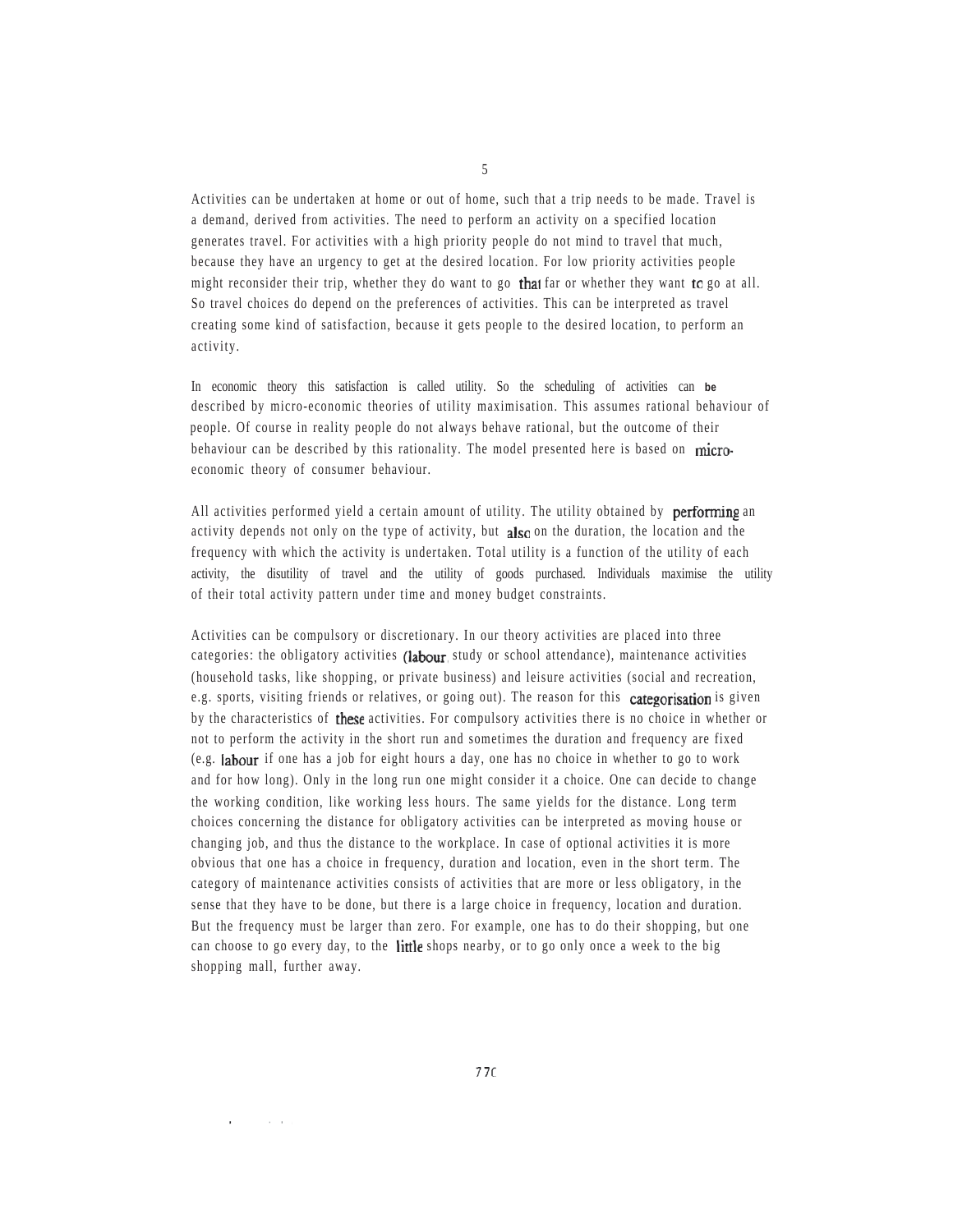The utility obtained by the activities depends on their characteristics; type, duration, location and frequency. The longer the duration the more satisfaction one obtains, with decreasing marginal utility. Because people want to spend as much time as they can on various activities, but after a while the extra utility obtained from spending an extra time unit to the activity decreases.

The location of an activity is rendered by the distance travelled. The distance has both a positive and a negative valuation (see also Kitamura, 1995). On the one hand, the longer the distance one is willing to travel the more locations one can reach and the higher the chance that one can reach an attractive location satisfying the needs (for a longer distance larger and more exclusive shops are assumed to be reachable). On the  $other$  hand the longer the distance the more effort is needed to travel to the location, given by travel time and travel costs. So the satisfaction obtaining from an activity should compensate the effort needed for travel. The interpretation is that people need to spend some effort to obtain a higher utility in the end, than when they would have continued with the previous activity. (See Figure 1.)

People will undertake a second activity if the satisfaction of this second activity at least compensates the extra effort for travel to the second location. But after a while the need to spend some time at home will be strong enough to stop outdoor activities and return home.

The utility of an activity also depends on the Time frequency. An activity with high priority will be undertaken more frequently than those with low *Figure*



priority. Some activities performed with a higher frequency obtain more utility, even if the total duration stays the same. For example for leisure activities one yields more satisfaction from performing twice a week one hour than from once a week for two hours. This assumption was also stated by Linder (1971) who expected people to split up their time more and more and thus performing more, but shorter activities. But the higher the frequency, the higher the extra disutility for travel. Obligatory activities (such as labour) have fixed frequencies or at least a minimum value for the frequency, on the short term. Again, for long term decisions the frequency can be taken variable.

The contribution of the frequency to the utility differs for different population groups. For example retired people with much leisure time often go out to do some shopping, while people with full time jobs, thus with few leisure time, like to do their shopping only once a week.

In-home activities yield a similar utility function, except for the distance travelled; because no trips have to be made for activities at home. All activities at home are considered alike; there is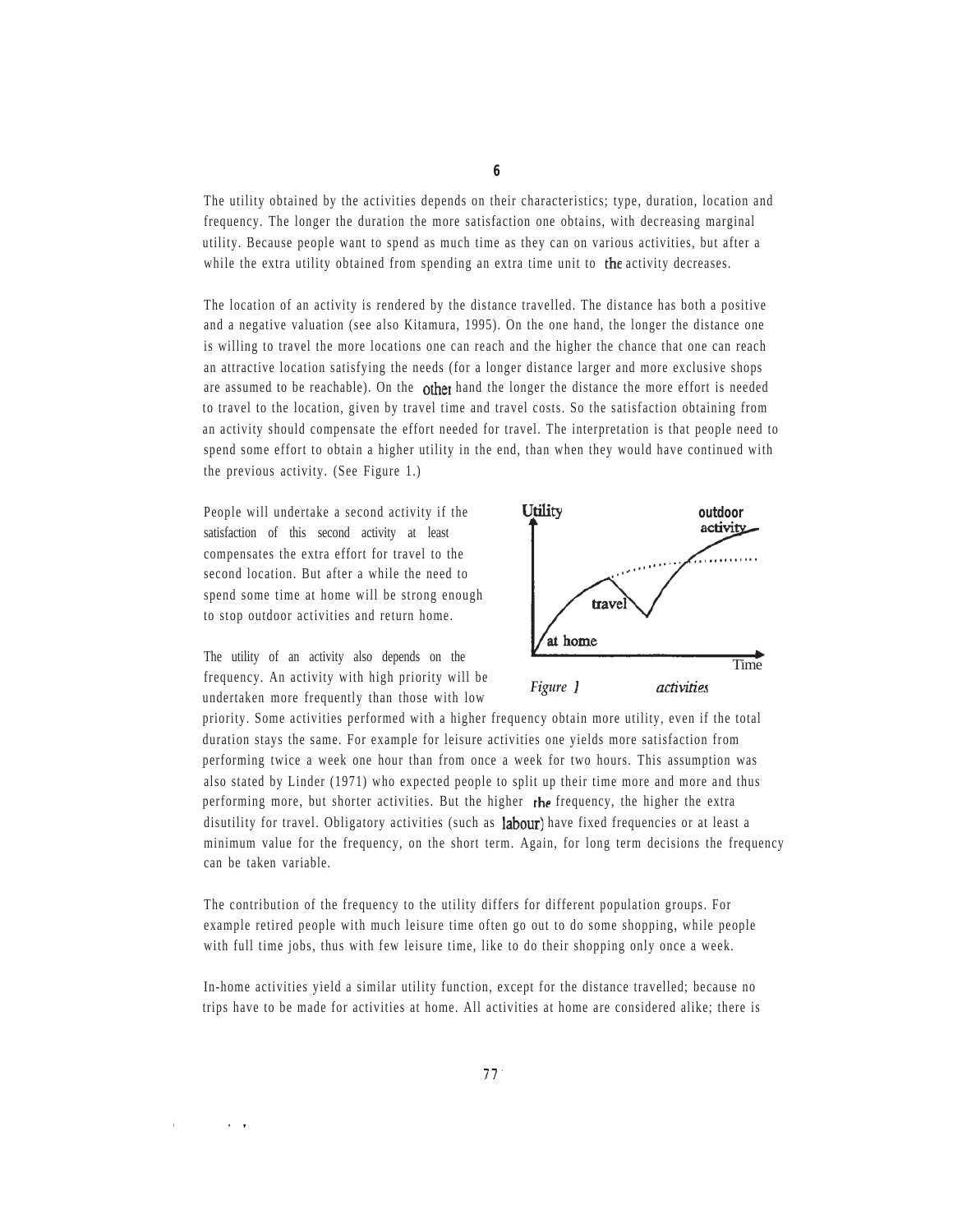no distinction assumed between the various in-home activities. The model concentrates on out-ofhome activities, as those will generate travel. The time spent at home will be considered as a flexible budget constraint. We assume that everyone wants to spend some time at home, irrespective of the activities undertaken.

Also the money available is to be spent on activities, travel and other goods. The amount of goods purchased generate a positive utility. The money available for purchasing goods can be seen as the amount of money not spent on activities and travel, or the money saved. It can be interpreted as a measure of welfare. This measure for goods is considered as the flexible money budget (see Golob *et al,* 1981; or Downes and Emmerson, 1985).

All these assumptions lead to a model, based on micro-economic theories of consumer behaviour to allocate the total time and money available to various activities, at home as well as out-ofhome, including the travel generated by the out-of-home activities. In this model individuals maximise the total utility of their activity pattern, under time and money constraints. The next section develops this model.

# 3 Functional Form

**Contractor** 

The previous section gave some assumptions the model developed here should comply to. The aim of the model is to allocate the total amount of time and money available to various activities and goods. Activities can be performed in-home, with duration  $T_H$ , as well as out-of-home, with duration  $T_i$ . Activities performed out-of-home generate travel over some distance  $d_i$  to reach the desired location. The performance of activities lead to some amount of utility, which is then **maximised** by the individual. The utility of an activity depends on the duration  $T_i$ , location  $d_i$  and frequency  $f_i$  of that activity. This relationship differs of course for different types of activities.

Consumer behaviour is considered to be bounded on time and money expenditures. The total time available will be allocated to various activities, both obligatory and discretionary, at home as well as out of home, and to travel. The total amount of money available will be allocated to the activities, travel and other consumption goods. Some activities yield an amount of money , most activities cost an amount of money. These costs can depend on the frequency and duration of the activity and the distance travelled determines the travel costs.

7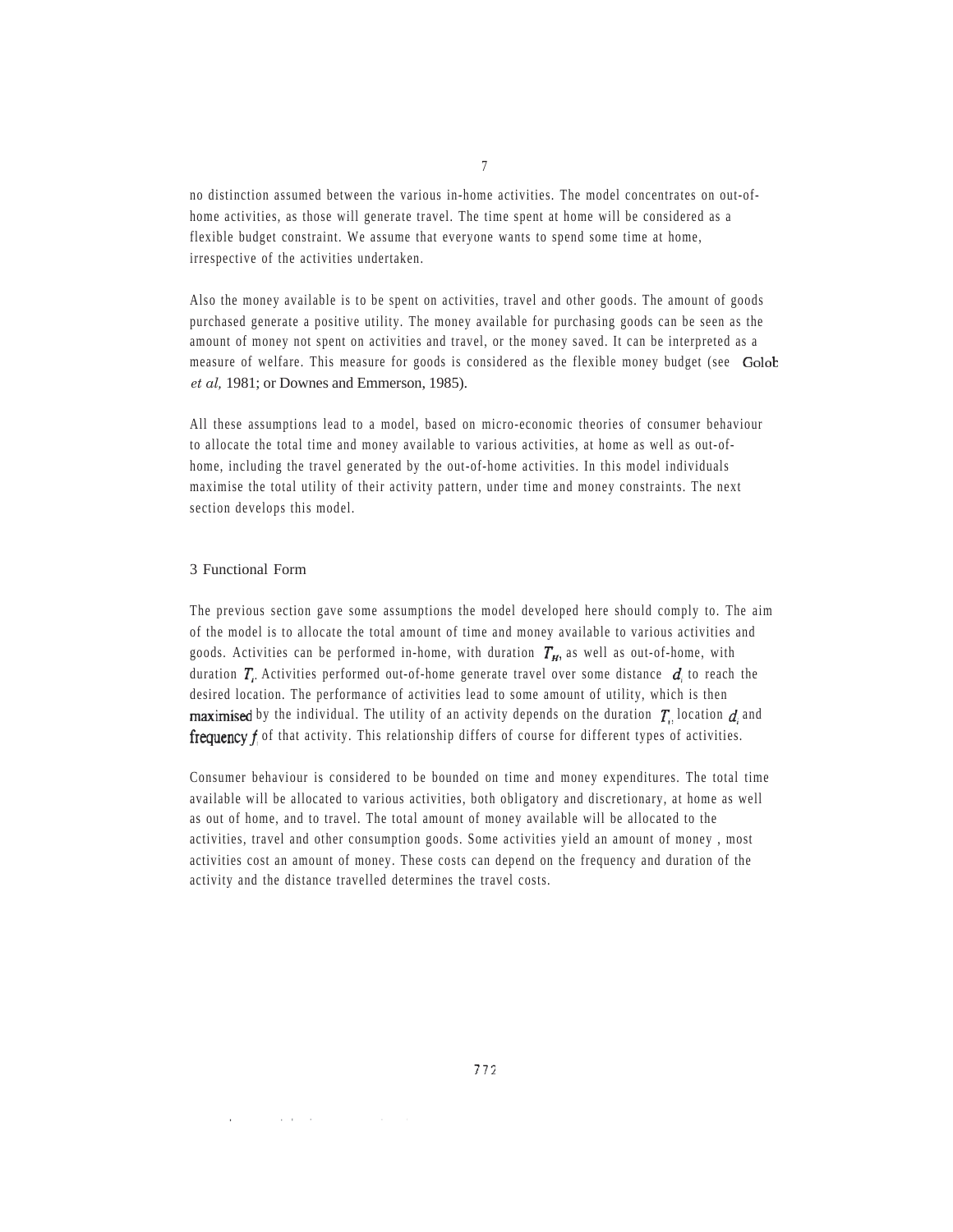The general model structure can now be formulated as:

$$
\begin{aligned}\n\text{Max.} \quad & U_{\text{ror}}(T_i, \, d_i, f_i \, \forall \, i; \, T_H, \, G) \\
\text{subject to:} \\
& \sum_{i} \left[ T_i + \frac{d_i}{v_i} \right] + T_H = T_{\text{ror}} \\
& \sum_{i} c_i (T_i, d_i, f_i) + G \leq Y \\
& T_i, \, d_i, f_i \geq 0 \quad \forall \, i \\
& T_H, \, G \geq 0\n\end{aligned} \tag{1}
$$

Here  $T_i$ , d and  $f_i$  are the total time spent on, the distance travelled for, and the frequency of activity *i*, respectively.  $T<sub>H</sub>$  is the total time spent at home and G the amount of money spent on various goods and services other than travel or out-of-home activities. The average speed is denoted by  $v_i$ , such that  $(d/v_i)$  denotes travel time. The costs going with activity *i, c<sub>i</sub>*( $T_i$ ,  $d_i$ ,  $f_i$ ) are divided into the costs of the activity itself and travel costs. The costs of the activity consists of fixed costs  $c_i^0$  (e.g. contribution for a sports club, **payed** once, independently of the frequency or duration), costs per time of performance  $c_i^f$   $f_i$  (e.g. the price of a ticket for the theatre) and variable costs  $c_i^T T_i$  (for some recreational activities, e.g. going to a fun-fair, recreational shopping, going to a pub: the longer one stays the more money one spends). Most activities cost an amount of money, so  $c_i^{\mathcal{T}}$  is positive. But the activity "labour" yields an amount of money; in this case  $c_i^{\mathcal{T}}$  is negative; so  $c_w = -w \cdot T_w$  + travel costs; with w the wage rate. Travel costs are given by the variable costs per distance travelled  $c_i^d d_i$ . The cost function is then defined by  $c_j = c_i^0 + c_i^T \cdot T_i + c_i^d \cdot d_i + c_i^d \cdot f_i$ .

The budget constraints are given by  $T_{\text{TOT}}$ , the time budget, and Y, the money budget. There exists a trade-off between the time and money expenditures through the amount of time spent working,  $T_w$  (*i* = work). If the time spent working increases, then the variable income  $w \cdot T_w$  increases, thus total income increases and more money can be spent on other activities. On the other hand, by working more time, individuals have less time to spend on other activities. Things are easier to see by rearranging the budget constraints and rewriting them as:

So an increase in  $T_w$  leads to an increase in disposable income, but a decrease in available time.

According to Becker (1965) and Winston (1987) the activity itself does not produce a utility, but through performing an activity one obtains a commodity  $Z_i$  that produces a utility, comparable with production functions (e.g. cooking itself not always provides someone with utility, but the

contract and contract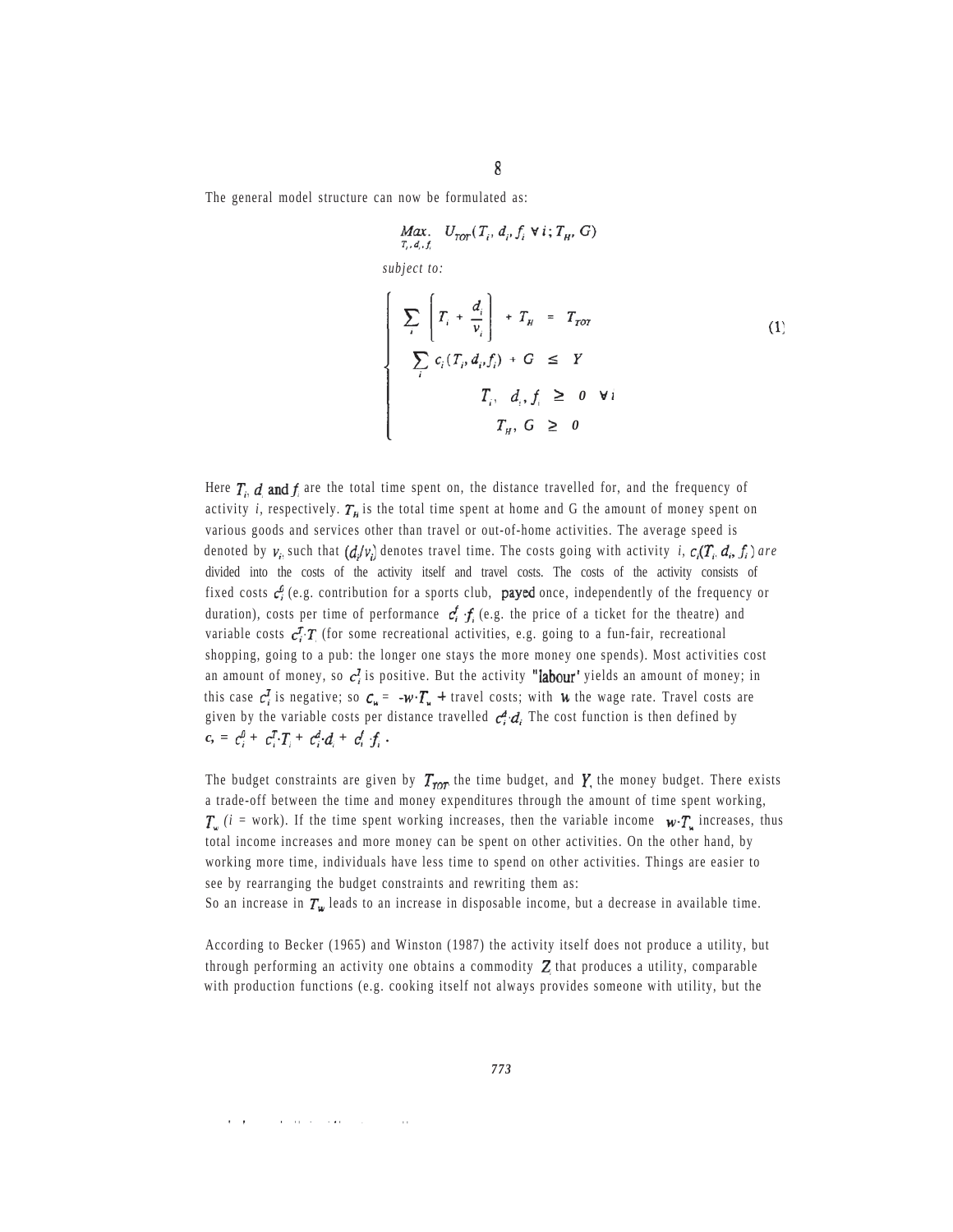$$
\sum_{i \in W} \left[ T_i + \frac{d_i}{v_i} \right] + \frac{d_w}{v_w} + T_H = T_{TOT} - T_w
$$
\n
$$
\sum_{i \in W} c_i (T_i, d_i, f_i) + c_w^d \cdot d_w + G \le Y + wT_w
$$
\n(2)

dinner made as a result of cooking yields satisfaction). This production function  $Z_i$  (or commodity as Becker calls it, or the intensity of the activity, according to Winston) depends on the characteristics of the activity (duration, frequency and distance to the location). Also the time spent at home and the goods purchased generate a similar commodity  $Z_{\mu}$  and  $Z_{G}$ , respectively. For travel we obtain a disutility or resistance  $R_{i}$ , for all out-of-home activities i.

Total utility,  $U_{\text{TOT}}$ , is now a function of all these commodities and resistances. So  $U_{\text{TOT}}$  is then the obtained utility for the total activity pattern:

$$
U_{\nu\alpha} = U(Z_i, R_i, \forall i; Z_{\mu}, Z_{\sigma}) \tag{3}
$$

Consider a discretionary outdoor activity *i* with duration  $T_i$ , frequency f and distance  $d_i$  between home and the location of the activity. Now the production function Z, is a function of  $T_i$ ,  $d_i$  and  $f_i$ . The form of this production function (the utility of a single activity) is described in 2. A mathematical function that meets the requirements of that form is the Cobb-Douglas function and so the commodity of activity  $\boldsymbol{i}$  is given by:

$$
Z_i(T_i, d_i, f_i) = T_i^{\beta_i} \cdot d_i^{\gamma_i} \cdot f_i^{\alpha_i} \tag{4}
$$

where  $\beta_i$ ,  $\gamma_i$  and  $\rho_i$  are parameters with values between 0 and 1. In case there is hardly any choice, *i.e.* for obligatory activities, the same functional form yields, but with very small parameter values for  $\beta_i$ ,  $\gamma_i$  and  $\rho_i$  (approaching zero), such that  $Z_i$  is almost constant. But for modelling long term behaviour even obligatory activities can be modelled as being more or less free to choose. The parameters define the relative weight of characteristics  $T_i$ ,  $d_i$  and  $f_i$ .

To reach the location where the activity takes place, the distance  $\boldsymbol{d}_i$  needs to be travelled. The effort to do so (denoted as resistance or disutility) is defined by total travel time and total travel costs. Travel costs are split into variable costs  $c_i^d \cdot d_i$ , and fixed costs  $p_o f_i$ . The last term is interpreted as starting costs: every time one starts to travel it costs a bit extra. Ten short trips of five kilometres, for example, costs more than one long trip of fifty kilometres. If time is considered more valuable than monetary costs, then the effort caused by travel time  $(\zeta \cdot d/v_i)$  will be valued more negative than the effort caused by monetary costs  $(\xi \cdot (c_i^d, d_i + p_o f_i))$ . In that case  $\zeta$  $\geq \xi$ . If on the other hand an individual has plenty of time, but money is scarce  $\zeta \leq \xi$ . The resistance of travel is given by:

 $\ddot{\phantom{0}}$ 

the contract of the contract of the contract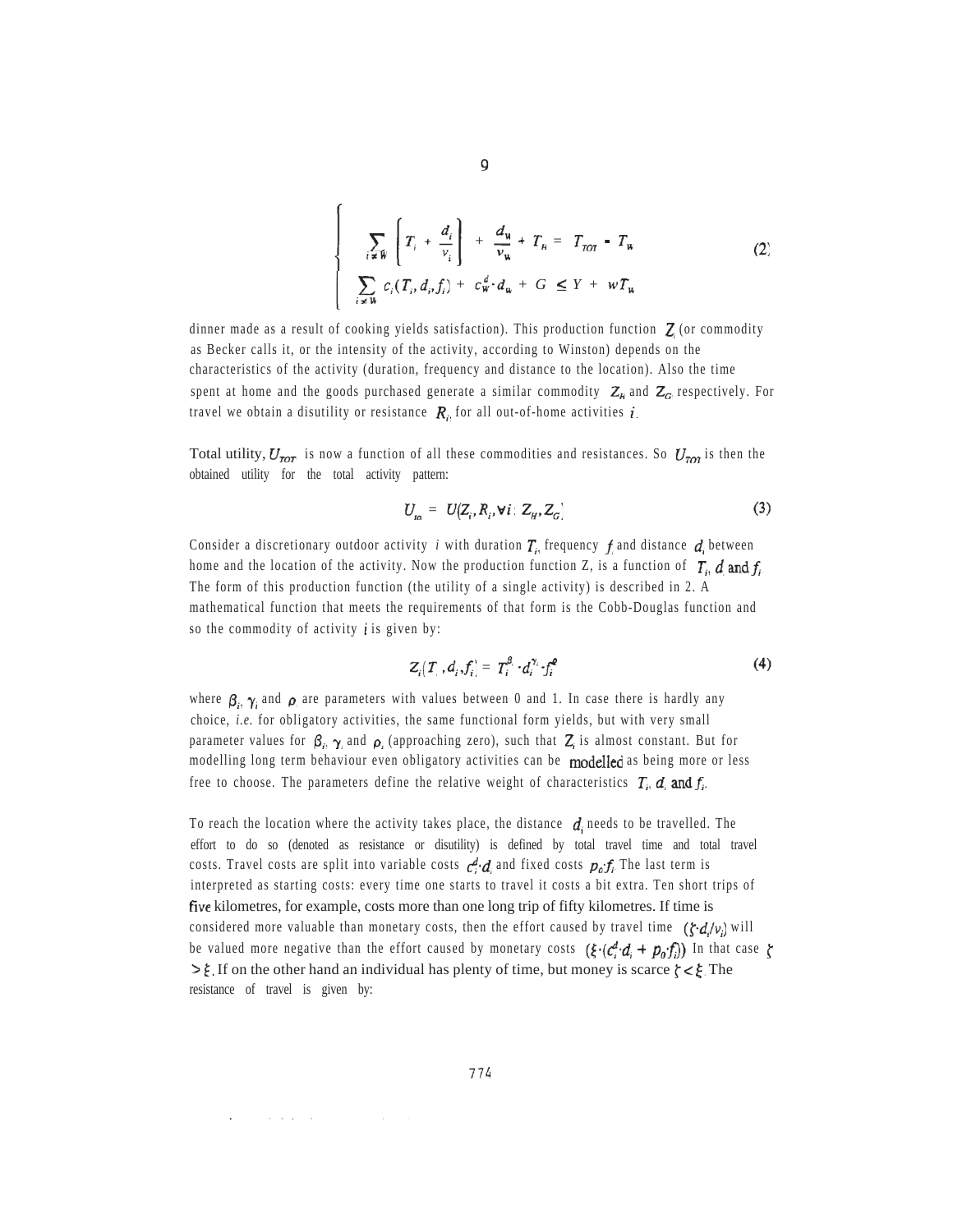$$
R_i(d_i, f_i) = -\zeta \cdot \frac{d_i}{v_i} - \xi \cdot \left(c_i^d \cdot d_i + p_o \cdot f_i\right) \tag{5}
$$

The quotient  $\frac{1}{2}$  denotes the value of travel time.

The total time spent on activities at home also contributes to a positive utility, through  $Z_H$ , as well as the total amount of consumption goods purchased, through  $Z_G$ . The total time spent at home acts like a constraint on the total time spent out of home. And the amount of goods can be interpreted as a constraint on the costs of outdoor activities and travel. These can be comparable with the flexible budget approach described in  $Golob$  et al (1981) or Downes & Emmerson (1985), where the time not spent on travel (substituted for leisure time) returns in the utility function as a variable, as well as the **amount** of money not spent on travel (see equation  $(6)$ ). This approach considers utility as a function of travel (the number of kilometres travelled), leisure time and goods purchased. From the viewpoint of travel, leisure time can be seen as the time not spent on travel and the amount of goods purchased is interpreted as the amount of money not spent on travel. Substituting this into the utility function yields:

$$
\underset{x_i}{\text{Max.}} \sum_i \varphi(x_i) + \psi \left( \hat{Y} - \sum_i p_i x_i \right) + \chi \left( \hat{T} - \sum_i t_i x_i \right) \tag{6}
$$

Here  $\boldsymbol{\chi}$  denotes in the case of the application by **Golob** *et* al and Downes and Emmerson the amount of kilometres travelled by mode *i.*  $p_i$  denotes unit travel costs,  $t_i$  unit travel time,  $\hat{T}$  and  $\hat{Y}$ are the time and money travel budgets, respectively.  $\varphi, \psi$  and  $\chi$  are concave functions. The aim of this model was to allocate time and money to travel; irrespective of the activities. The model developed in this thesis is an extension of the model (6) where the total activity pattern is considered and the distances are only part of the total activity pattern.

The time spent on activities at home  $T<sub>H</sub>$  can be then regarded as the total time not spent on activities out of home including travel time and can be compared with the argument of function  $\chi$ in (6). The goods purchased is regarded as the amount of money not spent on outdoor activities including travel cost and can be compared with the argument of function  $\psi$  in (6). Since we assume a similar production function for the total time spent at home  $Z_{\mu}$  compared to out-ofhome activities, and a comparable production function for the purchased goods  $\mathbb{Z}_G$ , we define them by: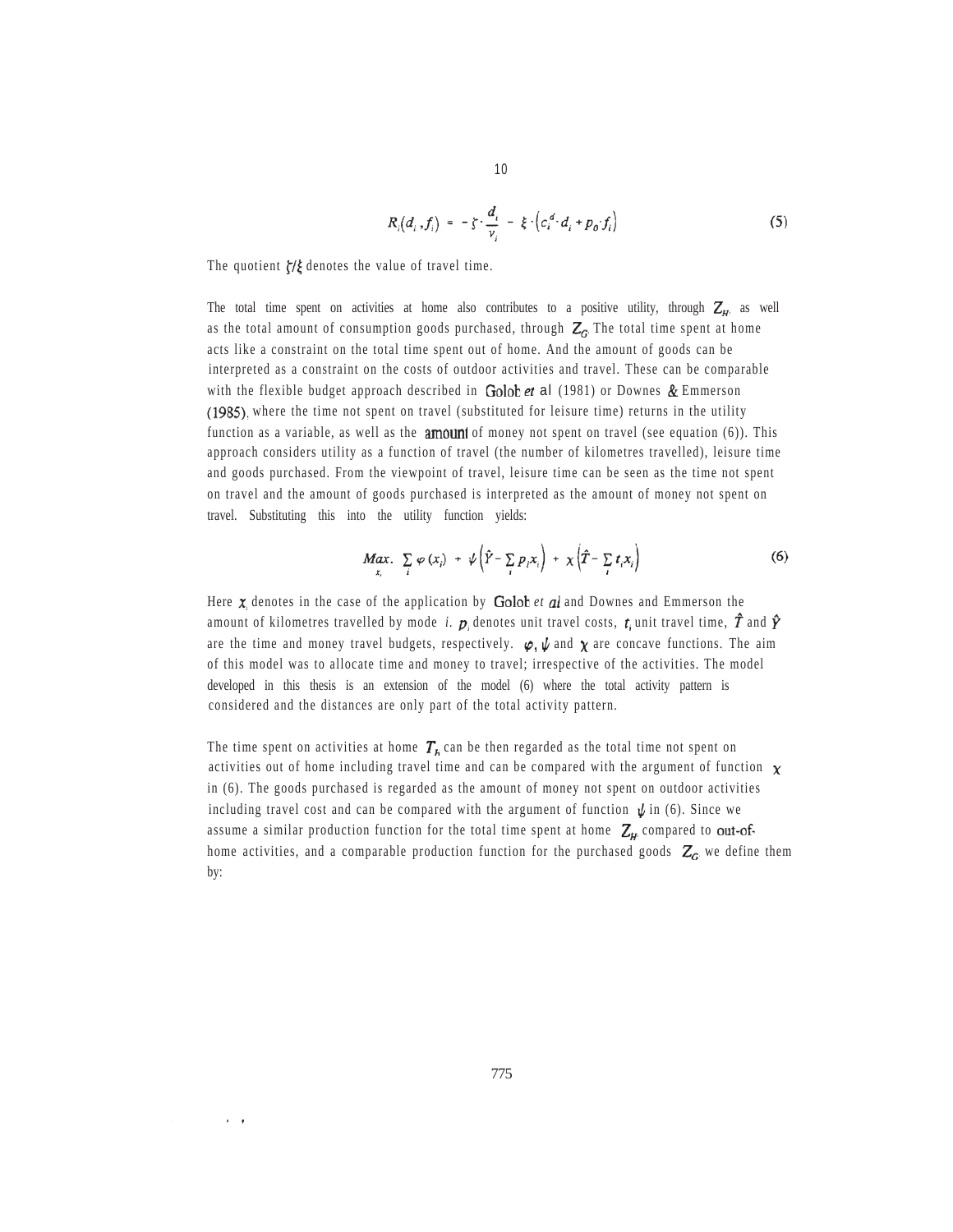$$
\begin{cases}\nZ_H(T_H, f_H) = T_H^{\delta} f_H^{\sigma}\n\end{cases}
$$
\n(7)\n
$$
Z_G(G) = G^{\omega}
$$

The utility of the total activity pattern over a period  $T_{\text{rot}}$  contains the production function of the separate outdoor activities, the resistance of travel, the production function of activities at home and of the consumption goods purchased. There are many ways to define this total utility function. Referring to Winston (1987, pp 570) total utility  $U_{\mu}$  ought to be concave in its arguments.

$$
\frac{\partial U_{tot}}{\partial Z} > 0 \; ; \; \frac{\partial^2 U_{tot}}{\partial Z^2} < 0 \tag{8}
$$

This could lead to the Cobb-Douglas utility function:

$$
U_{\omega} = \left(\prod_i Z_i^{\alpha_i}(T_i, d_i, f_i) - R_i^{\tau_i}(d_i, f_i)\right) - Z_H^{\alpha_s}(T_H) - Z_G^{\alpha_c}(G) \tag{9}
$$

where all powers  $(\alpha' s$  and  $\tau' s$  lie in the interval [0,1]. The parameter  $\alpha_i$  defines the relative weight of the priority of the activity, so in case of obligatory activities, such as labour, the value of this parameter should be large.

But maximising  $U_{\text{tot}}$  gives the same solution as maximising  $log(U_{\text{tot}})$  and this converts to:

$$
log(U_{\omega}) = \sum_{i} \left[ \alpha_{i} log(Z_{i}(T_{i}, d_{i}, f_{i})) + \tau_{i} log(R_{i}(d_{i}, f_{i})) \right] + \alpha_{H} log(Z_{H}(T_{H})) + \alpha_{G} log(Z_{G}(G)) \quad (10)
$$

There is some trouble with incorporating the resistance of travel *R,.* This resistance function is linear in the arguments, in stead of concave. Furthermore, using this utility function it is not possible to have a zero solution for one or more of the activities. This means that *all* activities have to be performed,  $T_i$ ,  $d_i$  and  $f_i$  are all  $> 0$ . Since the possibility of not performing an activity should be captured we use another functional form. For this we assume strong separability between the components of the total activity pattern, *i.e.* there is no substitution between two different, activities from independent classes **i** and *i* ( $i \neq i$ ), but the complete categories act as substitutes for one another. Total utility can then be given by:

$$
U_{\text{tot}} = \sum_{i} \left( Z_{i}(T_{i}, d_{i}, f_{i}) + R_{i}(d_{i}, f_{i}) \right) + Z_{H}(T_{H}) + Z_{G}(G) \tag{11}
$$

This model is also comparable with the model of daily time allocation to discretionary out-ofhome activities of Kitamura (1984). The main difference is that Kitamura obtains exogenous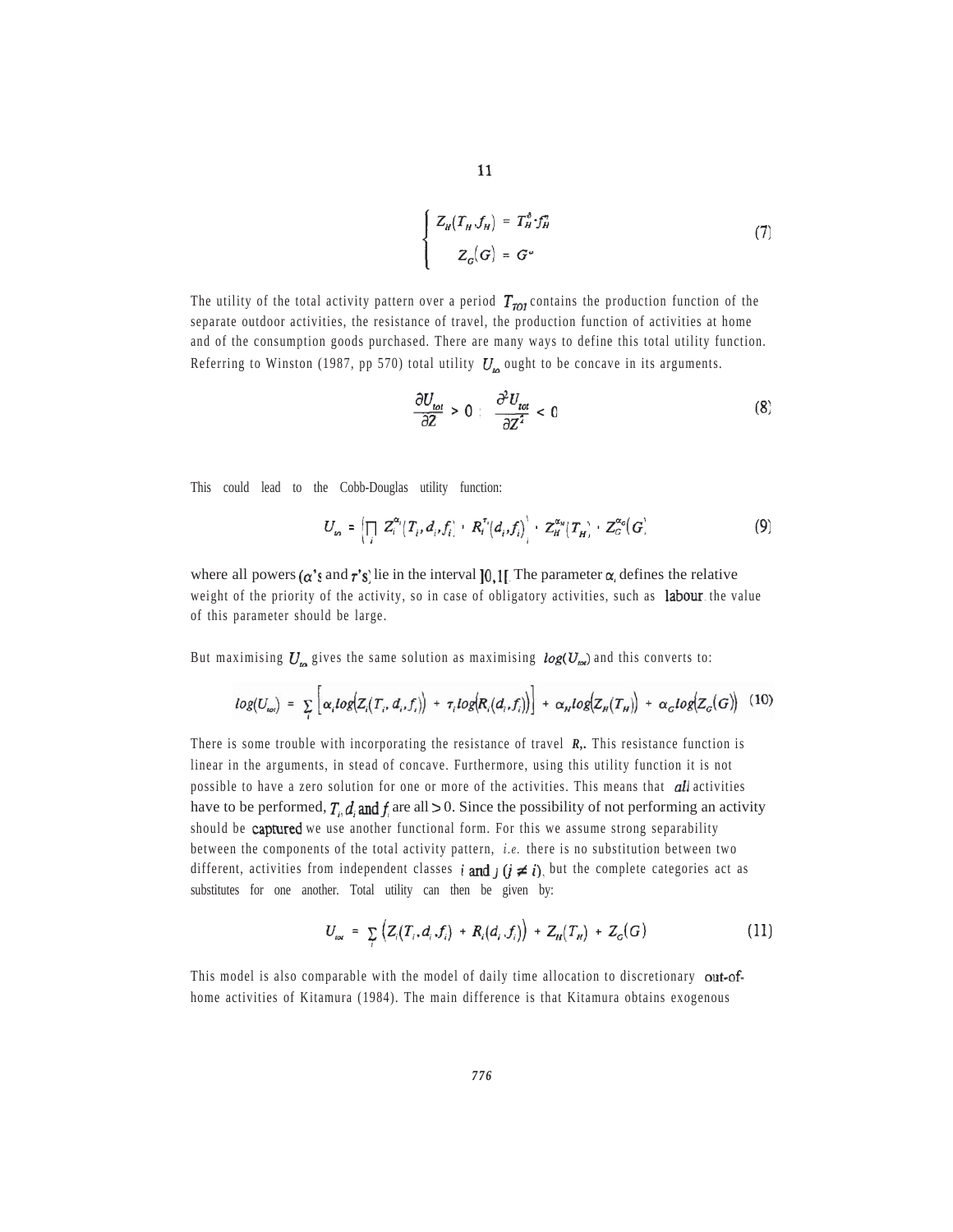variables as independent variables of the utility function, whereas in this thesis for each population group the model is estimated separately, so the parameters express the exogenous characteristics. The model of Kitamura also includes all kinds of characteristics of obligatory activities, such as distance from home to work and duration of work, whereas the model in this thesis treat them as endogenous variables.

#### **Simplified** Model

Now let us consider some more assumptions on the model to obtain a simplified version of the model given in the previous section. A simplified model gives the opportunity to analyse the model structure and the assumptions underlying the model. This can lead to understanding the behaviour of the basic relations in the model.

Instead of leaving a choice in the total distance travelled, let us consider the distance constant per activity. So every time an out-of-home activity is undertaken, the location, and thus the distance, is fixed. The total distance is then given by the average distance per activity times the frequency with which the activity is performed.  $d_i = d_i^0$ .  $f_i$ . The average distance  $d_i^0$  is also called unit travel distance.

Furthermore let us consider only one category of all out-of-home activities. So time will be allocated to "staying at home", "going out", and travel. The model also determines the frequency with which one is "going out".

The emphasis is on the time allocation, less on money expenditure. Now suppose there is no money constraint and the income is fixed, *i.e.* not depending on  $T_{w_1}$ , then the costs do not have to be considered.

All these assumptions lead to the simplified model:

and a strain of the state of the

$$
\underset{T,f}{Max.} \ U_{\text{tot}} = T^{\beta} \cdot f^{\mathfrak{q}} + \left( T_{\text{tot}} \cdot T - f \cdot \frac{d^{\circ}}{r} \right) \tag{12}
$$

The time constraint  $T + \mathbf{f} \, d^2 v + T_{\mu} = T_{\mu\nu}$  has been substituted (for  $T_{\mu\nu}$ ) in the utility function. Optimising this utility gives us the necessary conditions

$$
\frac{\partial U}{\partial T} = \frac{\partial U_{\infty}}{\partial f} = 0 \tag{13}
$$

This is also a sufficient condition because the utility function considered is concave, *i.e.* So the solution of (13) will be the maximum of the utility function (12). Solving (13) gives us: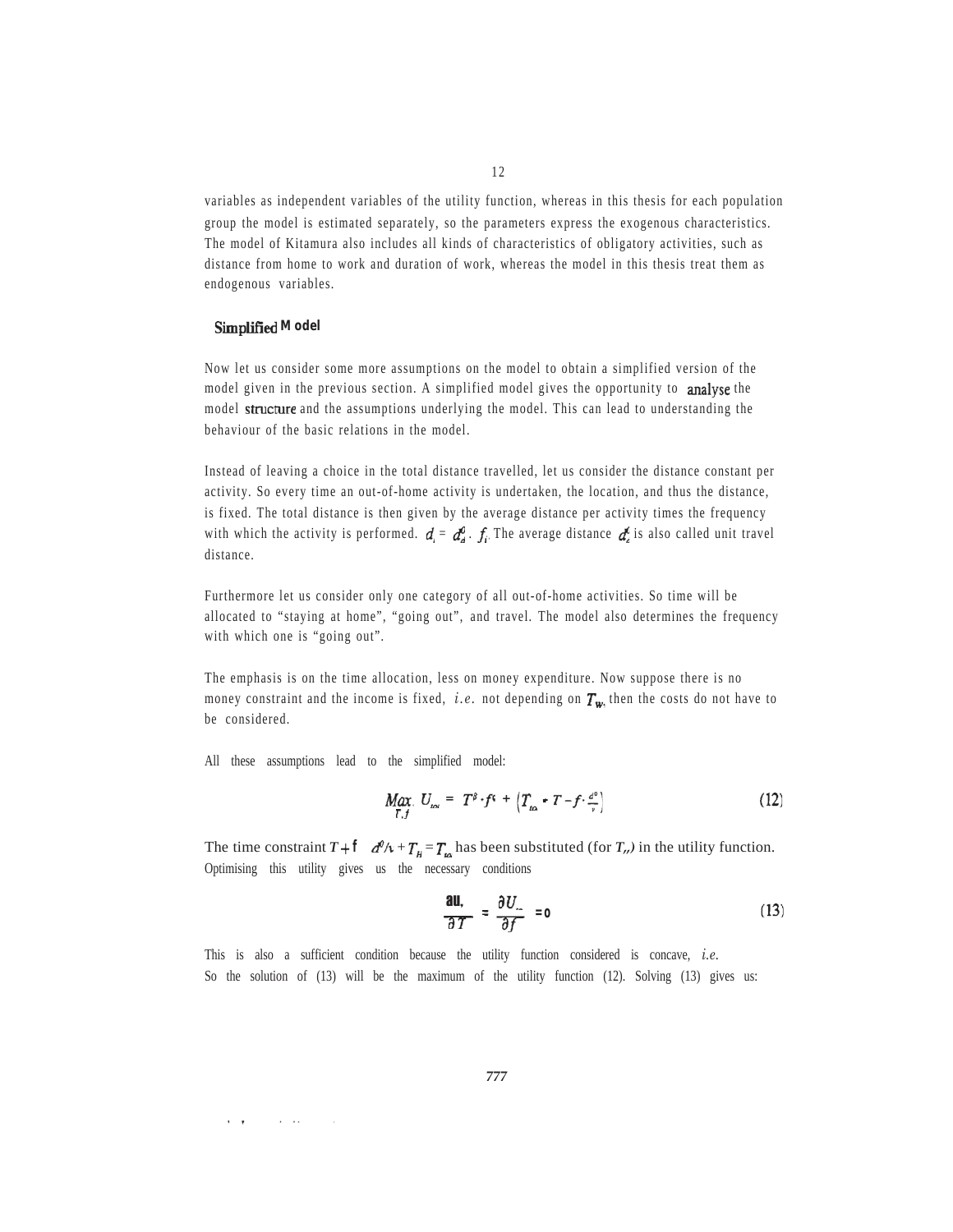$$
\frac{\partial^2 U}{\partial T^2} < 0
$$
\n
$$
\frac{\partial^2 U}{\partial f^2} < 0
$$
\n(14)

$$
\begin{cases}\n\beta T^{\beta-1} f^{\varrho} = \vartheta \left[ T_{\omega t} - T - f \frac{d^0}{\nu} \right]^{\vartheta-1} \\
\varrho T^{\beta} f^{\varrho-1} = \vartheta \frac{d^0}{\nu} \left[ T_{\omega t} - T - f \frac{d^0}{\nu} \right]^{\vartheta-1}\n\end{cases}
$$
\n(15)

This gives us the relation

$$
f = \frac{\rho \nu}{\beta d^{\theta}} T \tag{16}
$$

And the equality:

$$
\beta^{j-q} \varrho^{\varrho} T^{\beta+\varrho-j} \left[ \frac{v}{d^{\varrho}} \right]^{\varrho} = \vartheta \left[ T_{\text{tot}} - T \left[ I + \frac{\varrho}{\beta} \right] \right]^{\vartheta-j} \tag{17}
$$

This equation is not solvable analytically, but we can still analyse some relationships. Equation (17) can be written as  $F(\beta, \rho, \vartheta, T(\beta, \rho, \vartheta)) = 0$ , and then

$$
\begin{cases}\n\frac{\partial T}{\partial \beta} = -\frac{\partial F}{\partial \beta} + \frac{\partial F}{\partial T} \\
\frac{\partial T}{\partial \rho} = -\frac{\partial F}{\partial \rho} \div \frac{\partial F}{\partial T} \\
\frac{\partial T}{\partial x} = -\frac{\partial F}{\partial x} \cdot \frac{\partial F}{\partial T} -\n\end{cases}
$$
\n(18)

We will not give the full analysis here, but only the results. We find that for all parameter values

$$
\frac{\partial T}{\partial \beta} > 0 \; ; \quad \frac{\partial T}{\partial \vartheta} < 0 \tag{19}
$$

and this automatically gives

 $\epsilon$ 

 $\sim 10^{11}$  and  $\sim 10^{11}$ 

$$
\frac{\partial f}{\partial \vartheta} < 0; \quad \frac{\partial T_H}{\partial \vartheta} > 0 \tag{20}
$$

The sign of the derivative of  $T$  to  $\rho$  depends on the parameter values. If we require then the derivatives of *T* should meet the requirements: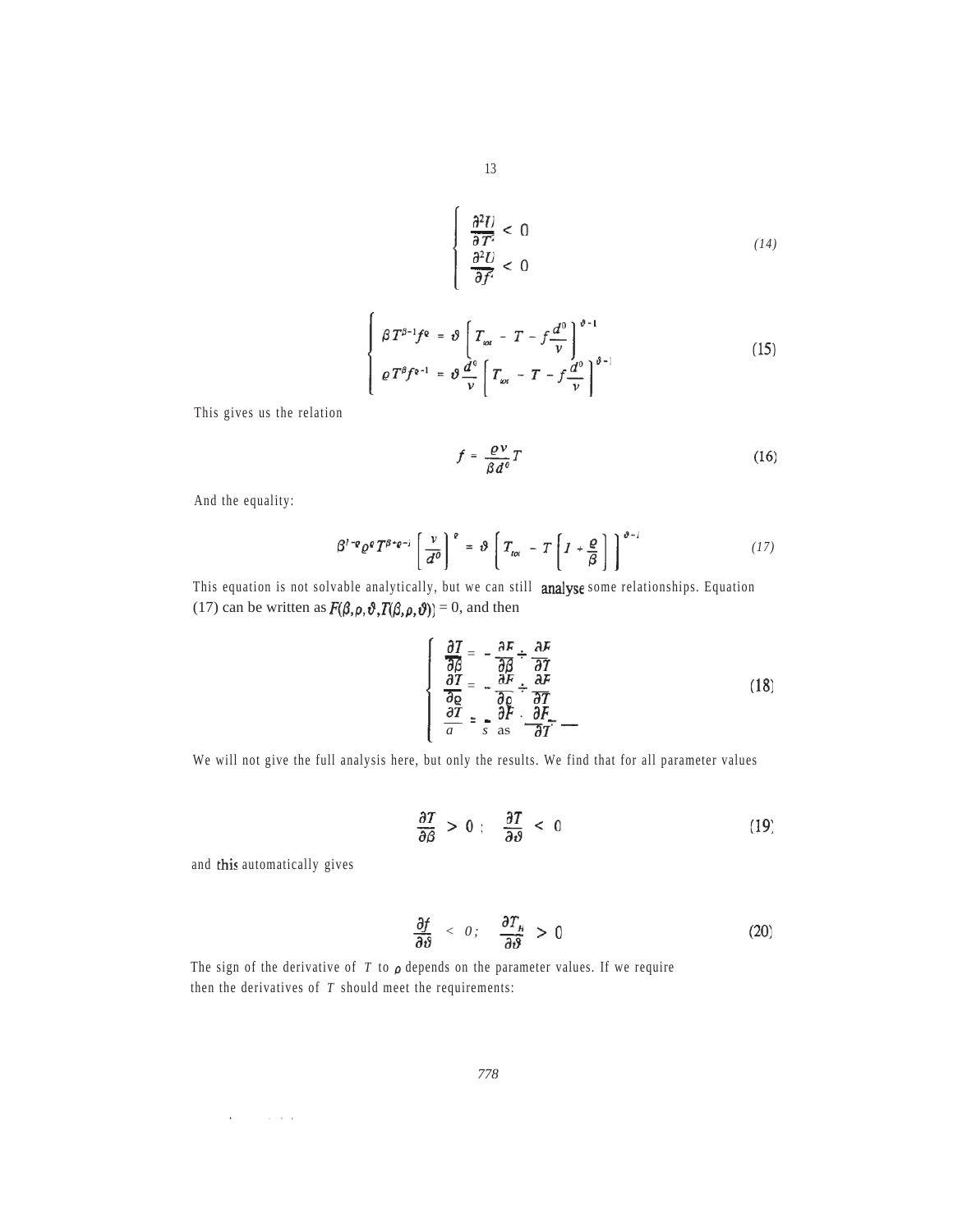$$
\frac{\partial f}{\partial \varrho} > 0; \quad \frac{\partial f}{\partial \beta} < 0; \quad \frac{\partial T_H}{\partial \beta} \text{ co}; \quad \frac{\partial T_H}{\partial \varrho} < 0 \tag{21}
$$

$$
\frac{\partial T}{\partial \varrho} > -\frac{T}{\varrho} ; \quad \frac{\varrho T}{\beta (\beta + \varrho)} < \frac{\partial T}{\partial \beta} < \frac{T}{\beta}
$$
 (22)

In other words *T* should be inelastic in both  $\beta$  and  $\rho$ .

$$
E_{T,\varrho} = \frac{\partial T}{\partial \varrho} * \frac{\varrho}{T} > -1; \quad 0 < E_{T,\varrho} = \frac{\partial T}{\partial \beta} * \frac{\beta}{T} < 1 \tag{23}
$$

Now let us see what happens if we change one assumption. The formulation according to (12) is based on separability between out-of-home and in-home activities. This means that there is no substitution between single activities from one category to the other. Only the whole group of activities acts as substitutes or complements for one another (See Deaton and Muellbauer, chapter 5). This can be interpreted as: first one chooses to go out or stay at home, the second choice is then what kind of activity to perform. In this simplified model the comparison is made between the total time spent out-of-home and the total time spent at home, irrespective of the type of activity performed. But if we assume substitutability between single activities, for example between watching TV at home and going to the cinema, we might define the utility function as:

$$
U_{\text{tot}} = T^{\beta} \cdot f^{\rho} \cdot \left(T_{\text{tot}} - T - f \cdot \frac{d^{\rho}}{v}\right)^{\rho} \tag{24}
$$

Solving again (13) lead to the following equations:

$$
\begin{cases}\n\beta T^{\beta - l} f^{\rho} T_{H}^{\ \delta} = \vartheta T^{\beta} f^{\rho} T_{H}^{\ \delta - l} \\
\varrho T^{\beta} f^{\varrho - l} T_{H}^{\ \delta} = \vartheta \frac{d^{\rho}}{\nu} T^{\beta} f^{\rho} T_{H}^{\ \delta - l}\n\end{cases}
$$
\n(25)

And this gives us the demand functions for  $T$ ,  $\mathbf{f}$  and  $T$ <sub>*H*</sub>:

 $\mathbf{q}$  and  $\mathbf{q}$ 

 $\sim$   $\sim$ 

$$
T = \frac{\beta}{\beta + \varrho + \vartheta} \cdot T_{\omega}
$$
  
\n
$$
f = \frac{\varrho}{\beta + \varrho + \vartheta} \cdot \frac{v}{d^{\varrho}} \cdot T_{\omega}
$$
  
\n
$$
T_{\mu} = \frac{\beta}{\beta + \varrho + \vartheta} \cdot \frac{T_{\omega}}{d^{\varrho}}
$$
 (26)

In this case the parameters  $\beta$ ,  $\rho$  and 6 are given by the ratio between duration out-of-home  $T$ . travel time  $f \cdot d^2/v$  and duration at home *T<sub>1</sub>*. In this case  $\beta + \rho + \vartheta = 1$ . For these demand functions we obtain

14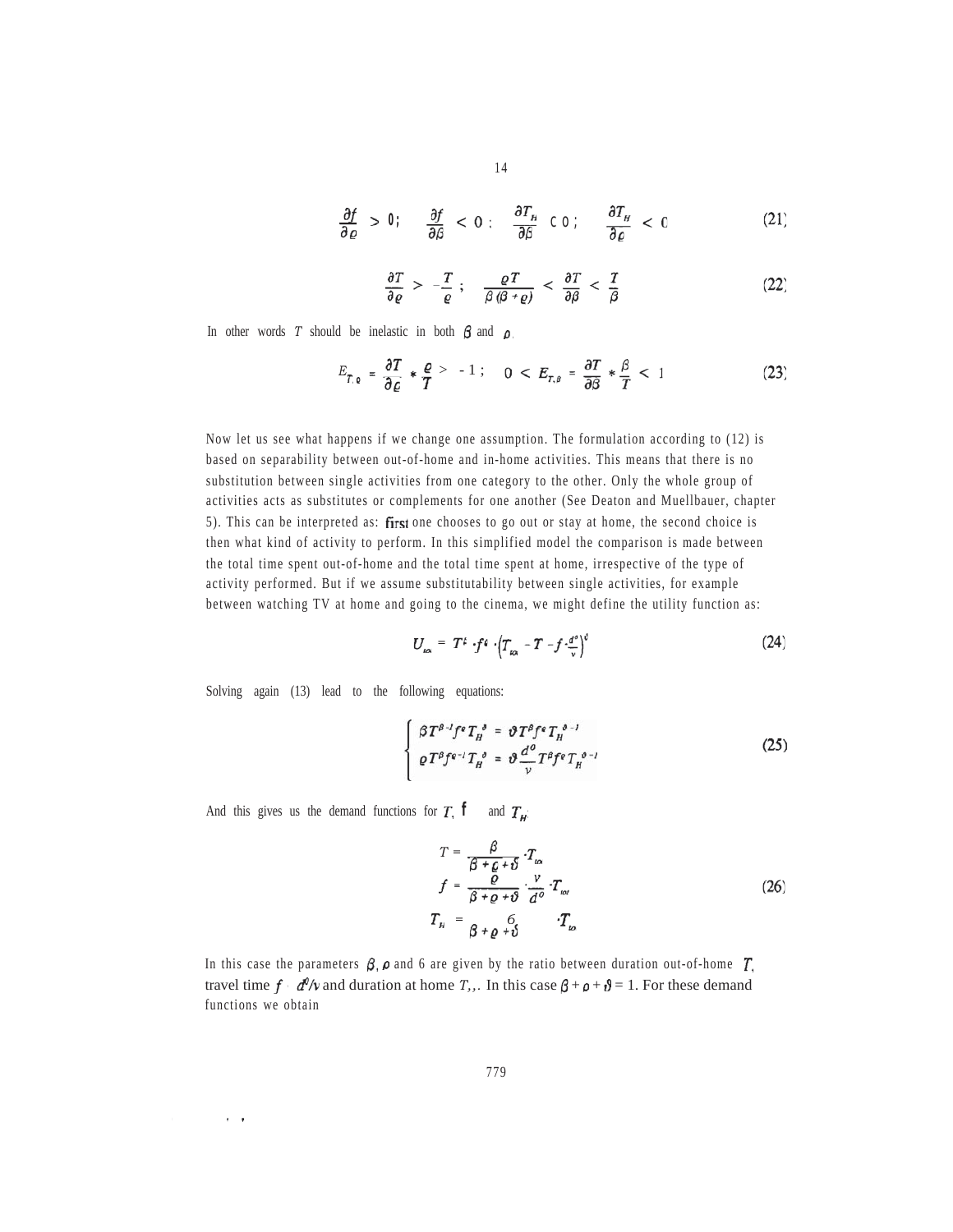$$
\frac{\partial T}{\partial \beta} > 0; \quad \frac{\partial T}{\partial \varrho} < 0; \quad \frac{\partial T}{\partial \vartheta} < 0\n\frac{\partial f}{\partial \beta} < 0; \quad \frac{\partial f}{\partial \varrho} > 0; \quad \frac{\partial f}{\partial \vartheta} < 0\n\frac{\partial T_n}{\partial \beta} < 0; \quad \frac{\partial T_n}{\partial \varrho} < 0; \quad \frac{\partial T_n}{\partial \vartheta} > 0
$$
\n(27)

We already mentioned the main difference between both models (given by (12) and (24)). For explaining the differences it helps to draw the indifference curves of the utility (see appendix).

In the case of the additive utilities (model (12)) the curves intersect both axes, which means that both *T* or *T,,* can become zero. In the case of the multiplicative utility function (model (24)) both axes are asymptotes, which means that both  $T$  and  $T<sub>H</sub>$  can not become zero, they are both strictly positive.

## **5 Theoretical Analysis**

In this section we analyse what will happen if some exogenous characteristics, such as the time budget  $T_{\text{tot}}$  or average travel speed v change. If, for instance, the time budget increases, due to shorter work weeks, the extra time will be divided over the time spent at home, the time spent at activities out-of-home and travel time. In the case of the multiplicative utility function (model (24)) this extra time is divided according to the ratios  $\beta:\rho:\mathcal{O}$ . This means that according to this model travel time increases if the total time budget increases in such a way that the ratio between out-of-home duration, in-home duration and travel time stays the same. In the case of additive utility (model (12)) the ratio between the extra time spent on out-of-home activities and on travel is also  $\beta:\rho$ , but the ratio between the extra time spent at home and out-of-home varies and depends on the values of  $T$  and  $T_H$  for given parameters.

If the average travel speed increases the extra time saved can be spent on travel. On the one hand travel distances can increase: people can travel further during the same travel time, on the other hand the number of trips can increase, but this of course is deduced from performing more activities, so the frequency increases. But this extra time can also be spent at the performed activity (out-of-home or in-home), holding the frequency and distances constant.

Some early model exercises show that in case the total time budget increases for both models the time expenditures and the frequency linearly increase. The ratio  $T:$  travel time:  $T_H$  remains constant. In the case of the multiplicative utility function this ratio equals  $\beta:\rho:\mathcal{O}$ . In the case of the additive utility function the ratio T:travel time also equals  $\beta:\rho$ , but the ratio  $T:T_H$  differs and is mostly less than  $\beta$ :  $\vartheta$ . In the appendix of this paper the additional charts are given.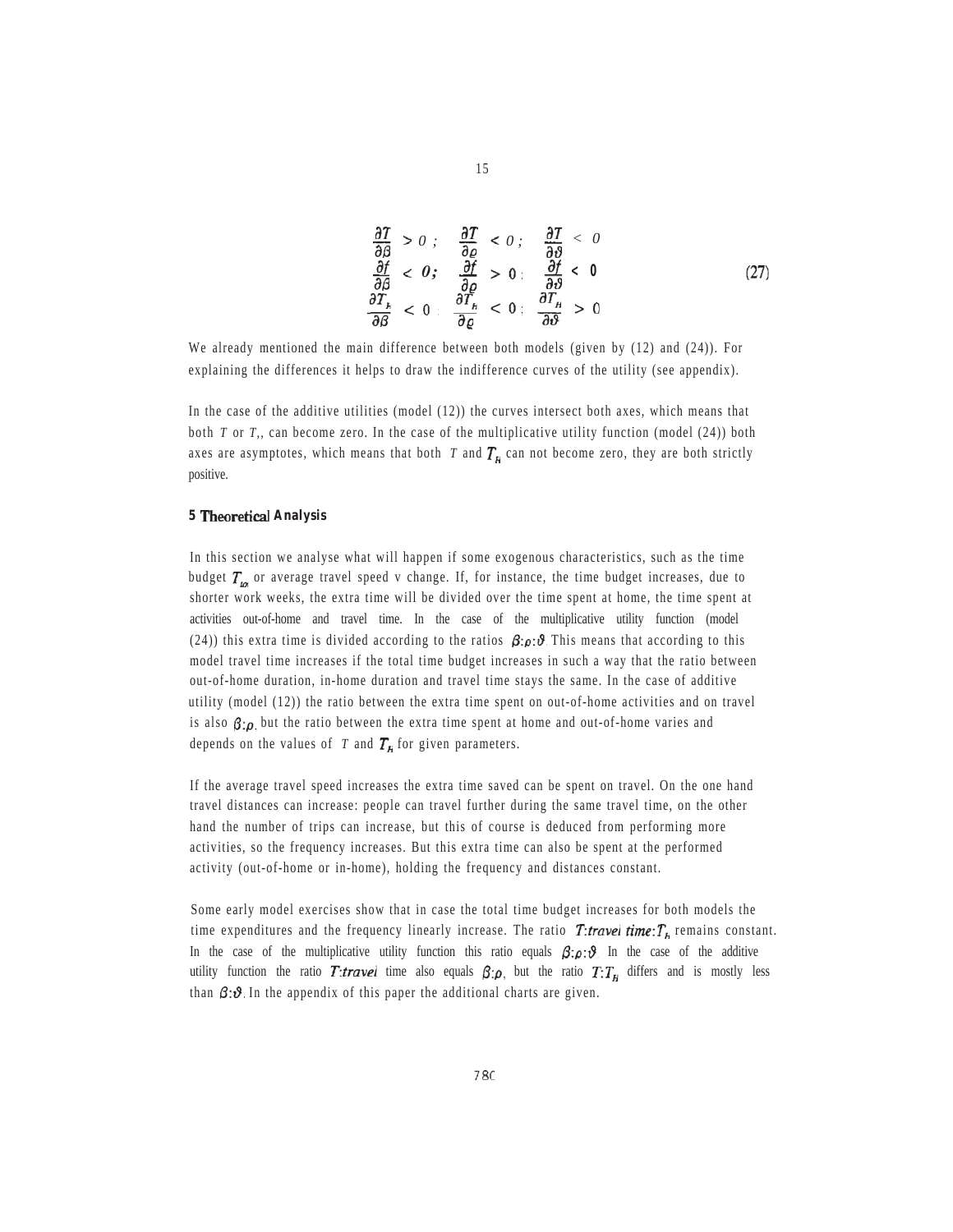The impact of increasing the average travel speed on the model variables shows a typical difference between both model approaches. Again, in the case of the multiplicative utility function the ratios between the three time expenditures is constant and due to the fact that the total time budget stays the same, these time expenditures also remain constant. The only change is seen in the frequency, which increases drastically. In the case of the additive utility function the frequency increases comparably, but we also see changes in the time expenditures. An increase in travel speed makes people to stay less time at home and spend more time at out-of-home activities. Total travel time also increases, although it is not easy to see in the chart.

The impact of changing the unit travel distance shows a comparable difference. Again, the multiplicative utility function keeps the time expenditures constant, so the only change can occur in the frequency. Increasing the unit travel distance leads to an exponential decrease in the frequency. This decrease also occurs at the additive utility function, but there the time expenditures do change. An increase in unit distance causes people to spend more time at home and less out-of-home. The travel time also decreases.

For our aim, to search for limits to mobility growth, by modelling time allocation, we conclude that the multiplicative utility function does not **fulfil** our requirements. At least not this simplified version. Although the model with additive utility function is not analytically solvable, the first results we showed here satisfy our criteria.

Parameter estimations on time expenditure data in the near future can determine the developments of the past twenty years and more model calculations using various future scenarios can explore the developments for the future.

#### **6 Conclusions**

and the second company of the

In this paper a model is developed for the allocation of time to various activities. The aim of this model is to search for limits to mobility growth, based on the limited amount of time and money people have available. Due to the complexity and estimation problems a simplified version was developed, incorporating only one activity type (for out-of-home activities). This simplification uses a fixed unit travel distance for each activity. The utility function used in this model can be derived in two ways, an additive function and a multiplicative (or Cobb-Douglas function). Some early calculations with the model and comparisons between both approaches gave some idea about the model behaviour and we can now discuss the usefulness of the model.

Given the analyses of the previous section, some preliminary conclusions can be drawn. First of all, the multiplicative model framework is a simple one, easy to analyse and to calibrate. But it models constant time expenditures (at least for constant parameter values). If we assume that changes in travel speed will lead to changes in travel time, we better use the additive utility

16

 $\sim$   $\sim$   $\sim$   $\sim$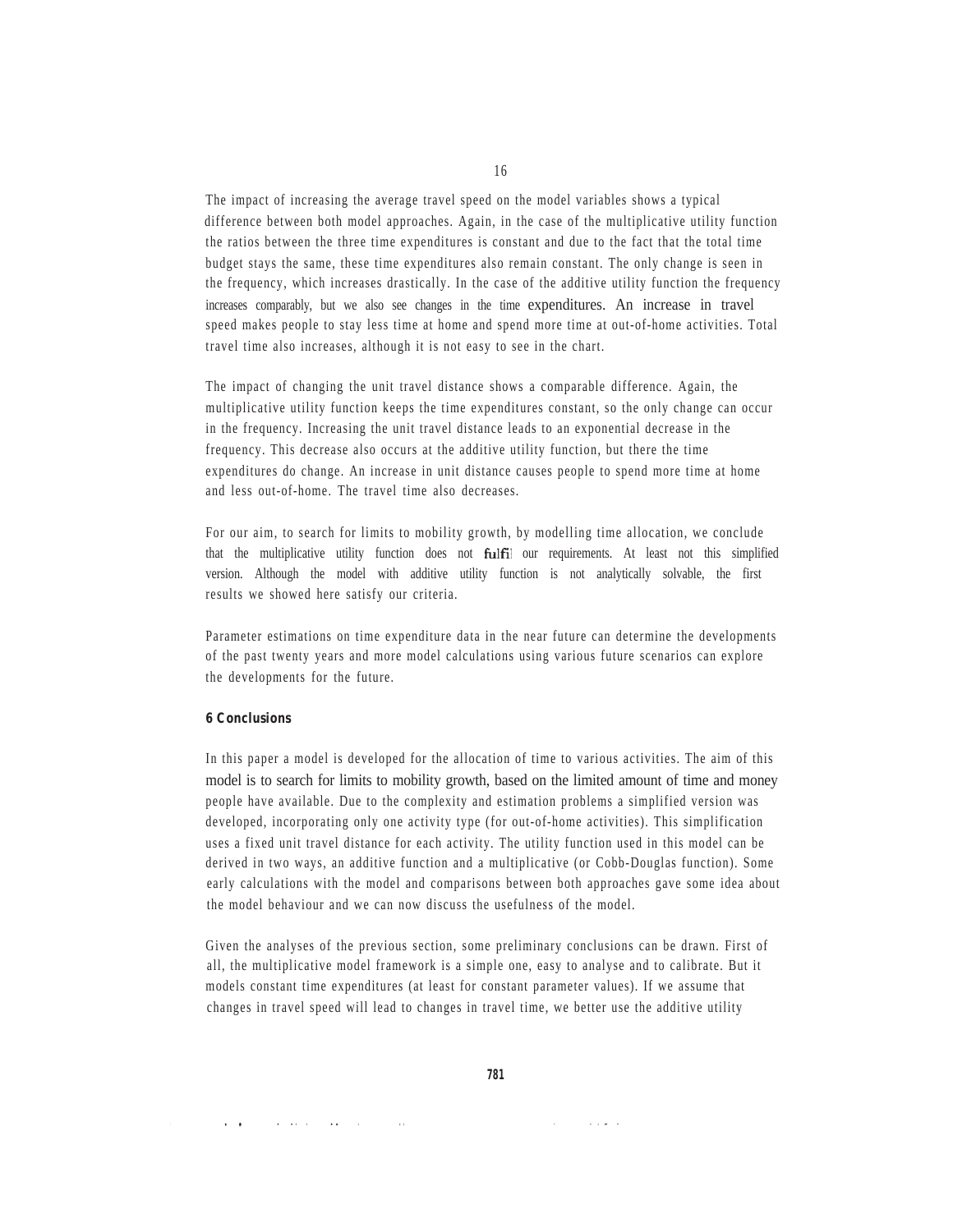function. For this model changes in travel speed lead to large changes in frequencies, comparable to the multiplicative utility function, but time expenditures also change (though slightly).

The next step for this research will be to make some extensions to the simplified versions. First we might take the average distance travelled for each activity (the unit distance) variable, in stead of constant, and dependent on the frequency. Secondly we will analyse the extensions to more activity types. Thirdly, we will incorporate the cost function and the money budget again.

Another step in the research is parameter estimation. In the case of the Cobb-Douglas utility function, the parameters can be taken equal to the proportions of the time expenditures, relative to the total time budget. In that case the parameters count up to 1. For the additive utility function we will need some parameter estimation techniques. In the case of the simplified version we expect no enormous difficulties, but with the extensions of the model fit could be troublesome, given the experiences of the past.

During the presentation of this paper at **Special Spearwerk** we hope to show the estimation results.

#### **ACKNOWLEDGEMENTS**

The author of this paper wants to thank all people who contributed to this work through their valuable advises and critiques on earlier presentations of this research and useful discussions during the course of this research. In particular Martin van Maarseveen (University of Twente), Tom van Maanen (INRO, TNO), Gusta Renes and Henk Meurs (MuConsult) and Jan Rouwendal (Wageningen University of Agriculture).

#### **REFERENCES**

- 1 Becker, G.S., (1965), A theory of the allocation of time, The Economic **Journal**, Vol. 75, pp. 493-517.
- 2 Deaton, A. & J.M. Muellbauer, (1980), Economics and Consumer Behaviour, New York: Cambridge University Press.
- **3** Downes, J.D. & P. Emmerson, (1985a), Budget Models of Travel, PTRC 13th Summer Annual Meeting, Proceedings of seminar L - Transportation Planning Methods, pp. 63-80.
- 4 Downes, J.D. & P. Emmerson, (1985b), Urban Transport **Modelling** with Flexible Travel **Budgets,** TRRL research report 5, Crown.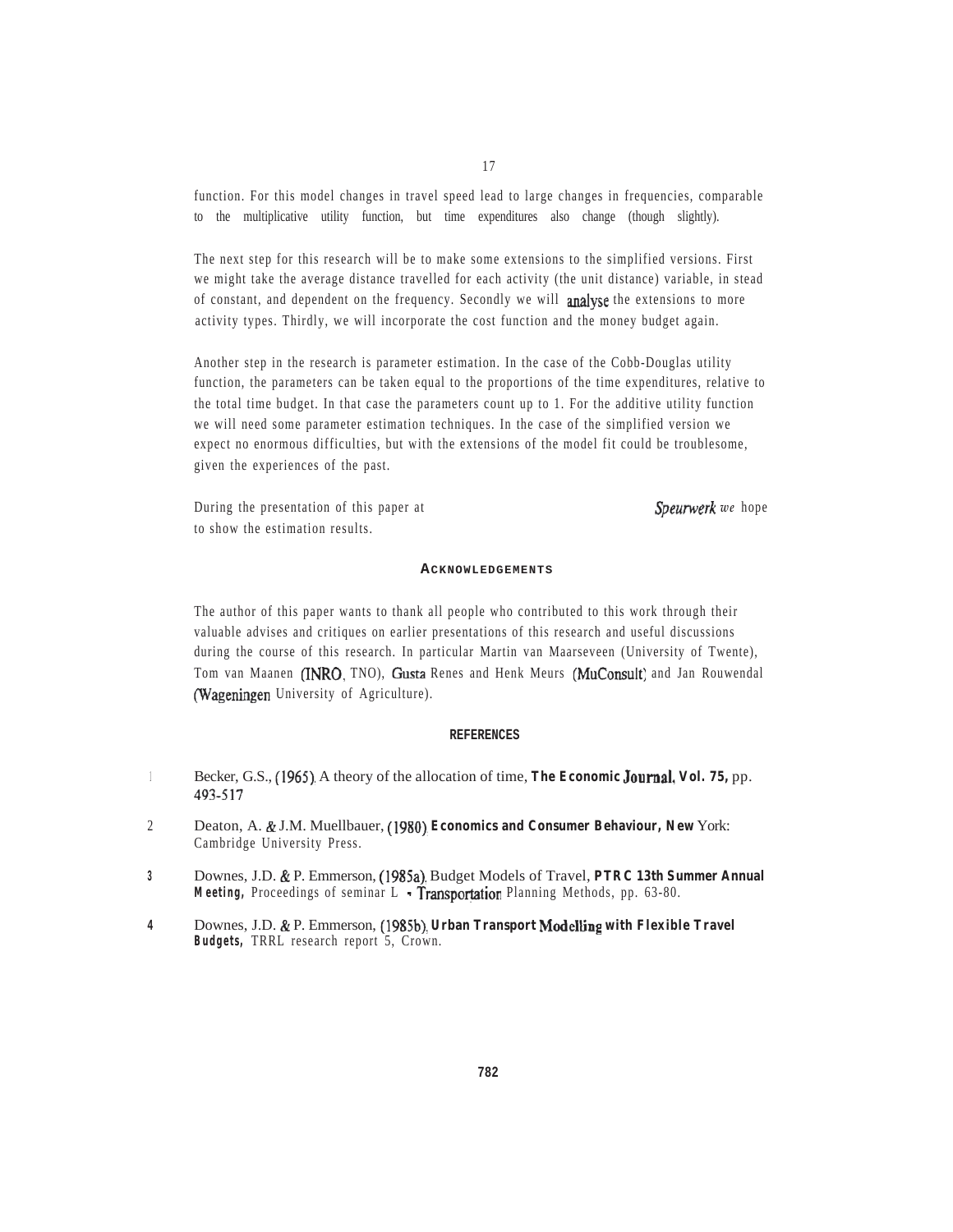- 5 Golob, T.F., M.J. Beckmann & Y. Zahavi, (1981), A utility-theory travel demand model incorporating travel budgets, Transportation Research B, Vol. 15B(6), pp. 375-389.
- Gommers, M.J.P.F. & B. Krikken, (1992), Mobiliteitsontwikkeling op basis van het Ondenoek 6 **Verplaatsingsgedrag 1979 en 1989,** Onderzoek in opdracht van DVK, Rijkswaterstaat, NEI.

Kitamura, R., (1984), A Model Of Daily Time Allocation To Discretionary Out-of-home Activities And Trips, Transpn. Res. B, Vol. 18B, No. 3, pp. 255-266.

- Kraan, M. & M. van Maarseveen, (1994), Time And Money Budgets In Transportation Modelling: 8 Empiricism And Theory, **IATBR**, proceedings of the 7<sup>th</sup> International Conference on Travel Behaviour, Valle Nevado, Chile, pp. 104-114.
- **9** Kraan, M., (1994), Time Allocation in Transportation Modelling With Respect To Limited Time And Money Budgets: A New Modelling Technique, PTRC 22<sup>nd</sup> European Transport Forum, Proceedings of Seminar G - Transportation Planning Methods.
- 10 Kraan, M., (1995), In search for limits to mobility growth with a model for the allocation of time and money, paper presented at the **Conference Activity Based Approaches, Eirass,** Eindhoven University of Technology.
- 1 1 Linder, S.B., **The harried leisure class,** Columbia University Press, New York and London.
- 1 2 Winston, G.C., (1982), The timing of economic activities, Cambridge University Press.
- 1 3 Winston, G.C., (1987), Activity Choice: a new approach to economic behaviour, **Journal of economic behaviour and organization,** vol. 8, pp. 567-585.

 $\cdot$   $\cdot$ 

 $\mathbf{r} = \mathbf{r} \mathbf{r} + \mathbf{r} \mathbf{r}$ 

 $\cdots$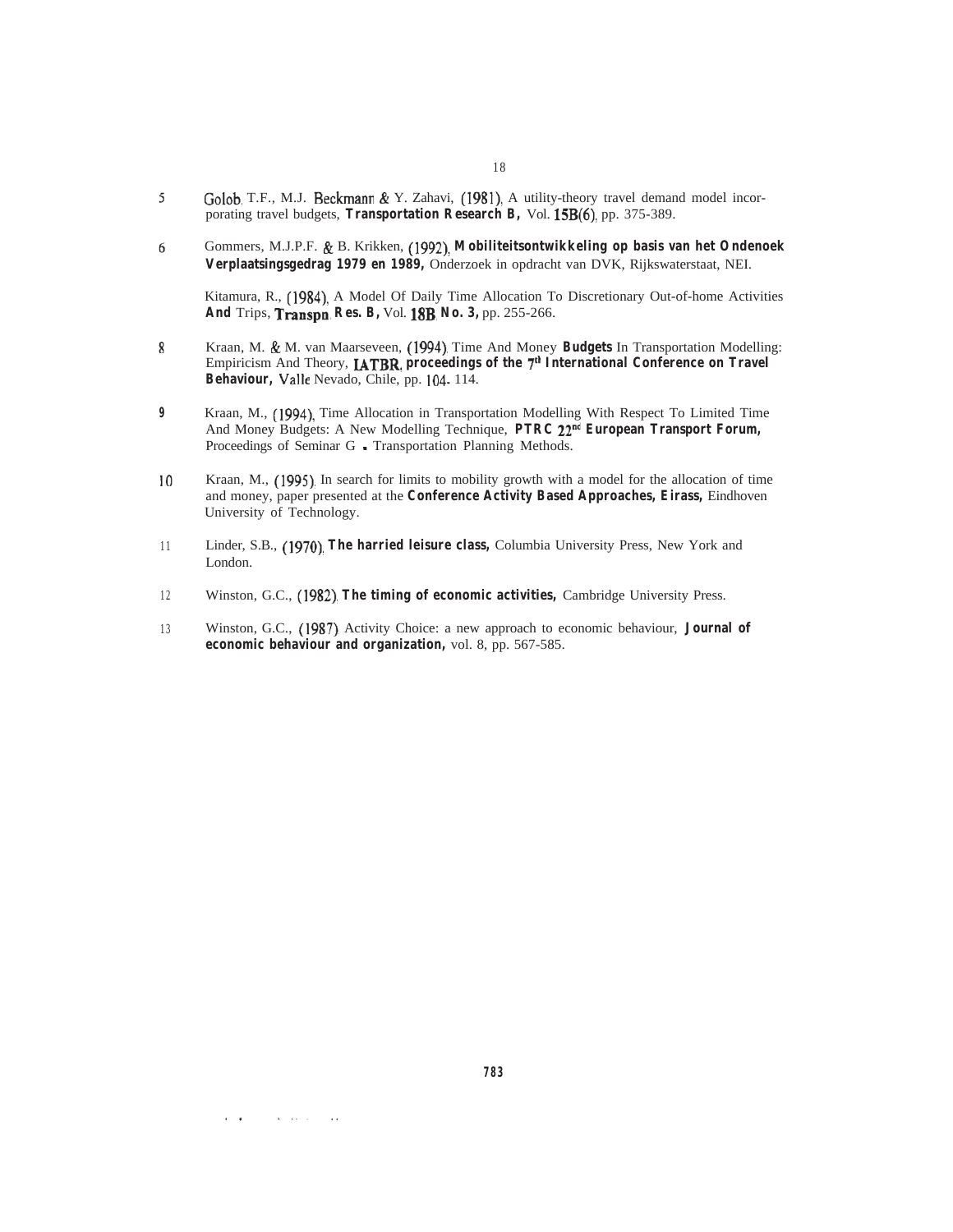**Appendix**

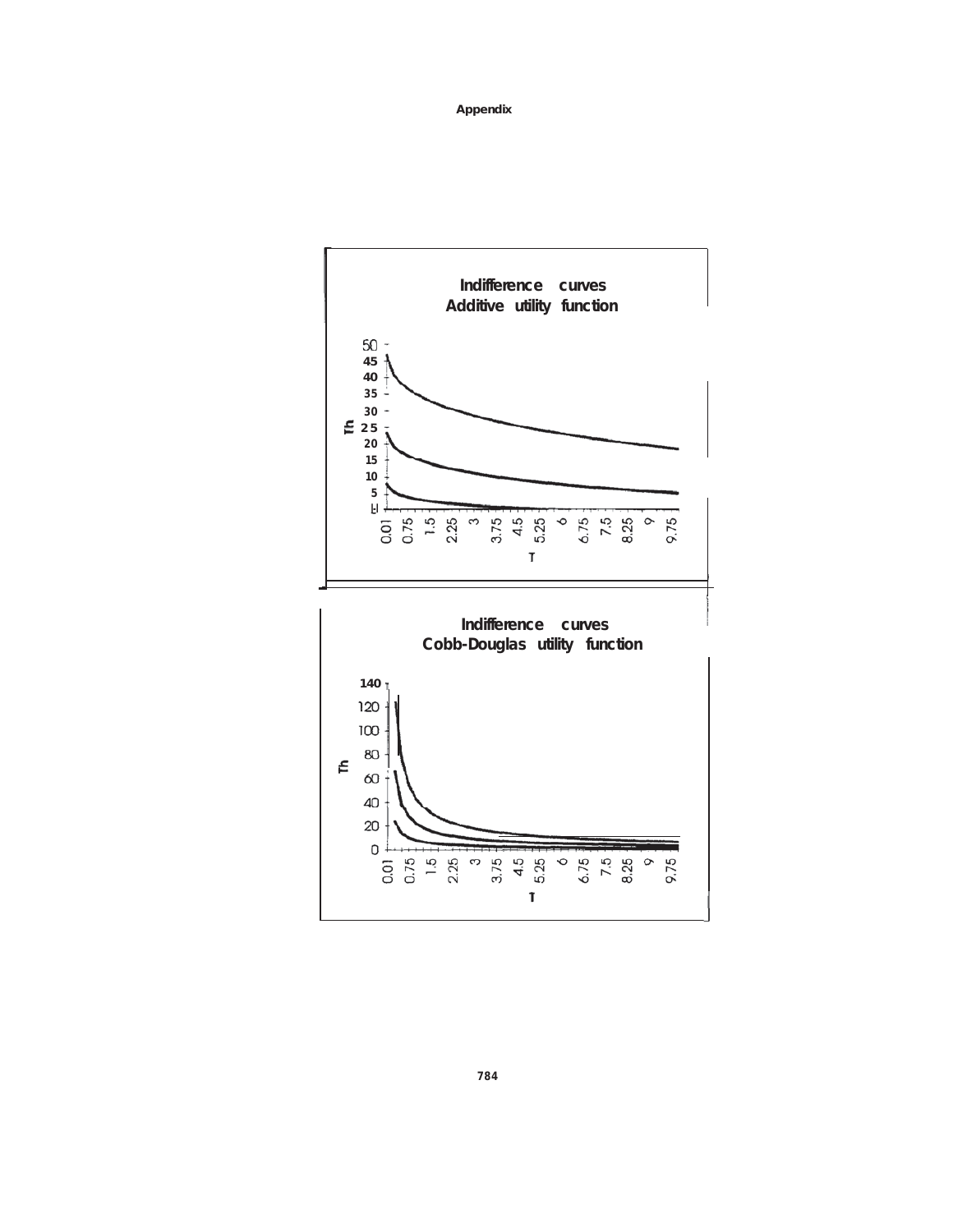Appendix







**785**

 $\mathbf{r}$ 

 $\ddotsc$